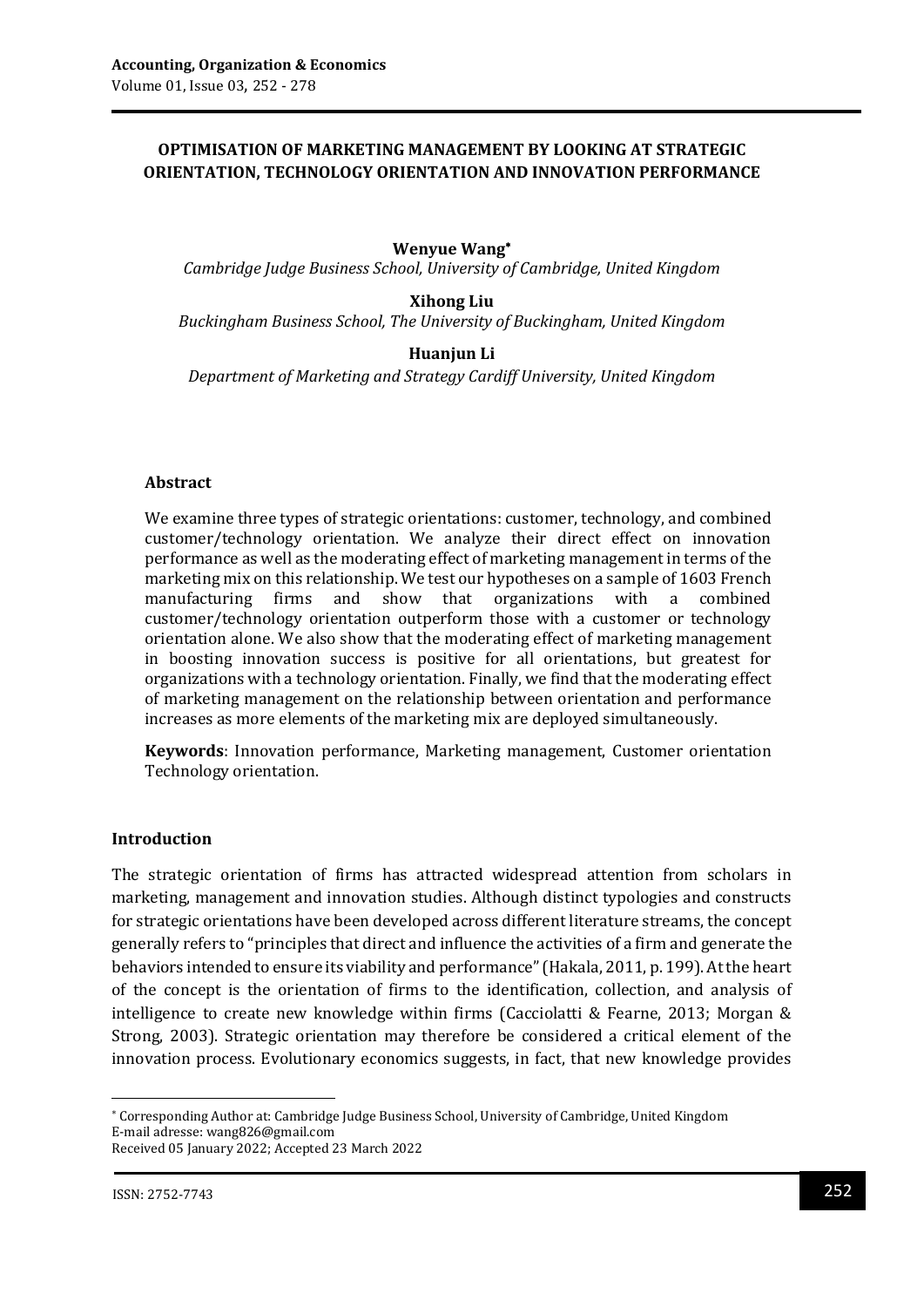opportunities not only to advance new ideas along established trajectories but also to create new combinations of knowledge and generate new trajectories for innovation (Nelson & Winter, 1982).

Much of the extant empirical research on strategic orientations examines the direct influence of strategic orientation on business performance. The foundations of this research lie in the marketing literature on the relationship between customer/market orientation and performance (Day, 1994; Kohli & Jaworski, 1990; Narver & Slater, 1990). This work was later extended in other streams of the literature, however, to include more types of orientations (e.g. technology orientation, entrepreneurship orientation, learning orientation) and a more specific focus on innovation performance (Deutscher, Zapkau, Schwens, Baum, & Kabst, 2016). Studies have also been extended to examine external environmental factors (Covin & Slevin, 1989; Lumpkin & Dess, 1996; Rauch, Wiklund, Lumpkin, & Frese, 2009) and product characteristics (Gatignon & Xuereb, 1997) that may determine the conditions under which one type of strategic orientation may be more appropriate than another.

By contrast, relatively less attention has been given in the empirical literature to the factors that may moderate the relationship between strategic orientation and innovation performance. While initial evidence indicates that firm characteristics do play a role in this relationship (Escribá-Esteve, Sánchez-Peinado, & Sánchez-Peinado, 2008), little is known about the influence on performance of what firms actually do and how they invest their resources to respond to the knowledge assets they generate. A gap thus exists in researchers' understanding of how the deployment of firm resources and capabilities may moderate the relationship between different types of strategic orientation and innovation performance.

This study addresses this gap by examining the role of marketing resources and capabilities in moderating the relationship between three types of strategic orientation and innovation performance: customer orientation (CO), technology orientation (TO), and a combined customer/technology orientation (CO/TO). More specifically we investigate the use of marketing management activities related to the marketing mix as they interact with these three types of orientation to affect innovative performance. Our choice of orientations is based on the innovation literature in which demand-pull perspectives are often juxtaposed against technology-push approaches (Berthon, Hulbert, & Pitt, 1999; Di Stefano, Gambardella, & Verona, 2012). Our choice of moderator is based on resource-based theory that views marketing mix tactics as capabilities that may be deployed to respond to the intelligence gathered by firms to improve new product development and commercialization (Danneels, 2007; Helfat, 1997; Madhavan & Grover, 1998). We test our hypotheses on a sample of 1603 manufacturing firms in France.

Our study makes several contributions to the literature. First, while our results show that both customer and technology orientations have a positive association with innovation success, they also show that organizations with a combined orientation outperform those with a single orientation. Second, our findings show that the moderating effects of marketing management in terms of the use of the marketing mix is positive for all types of orientations. This result supports previous work that suggests that specific marketing-related organizational capabilities are important assets to help firms respond to the intelligence they generate and to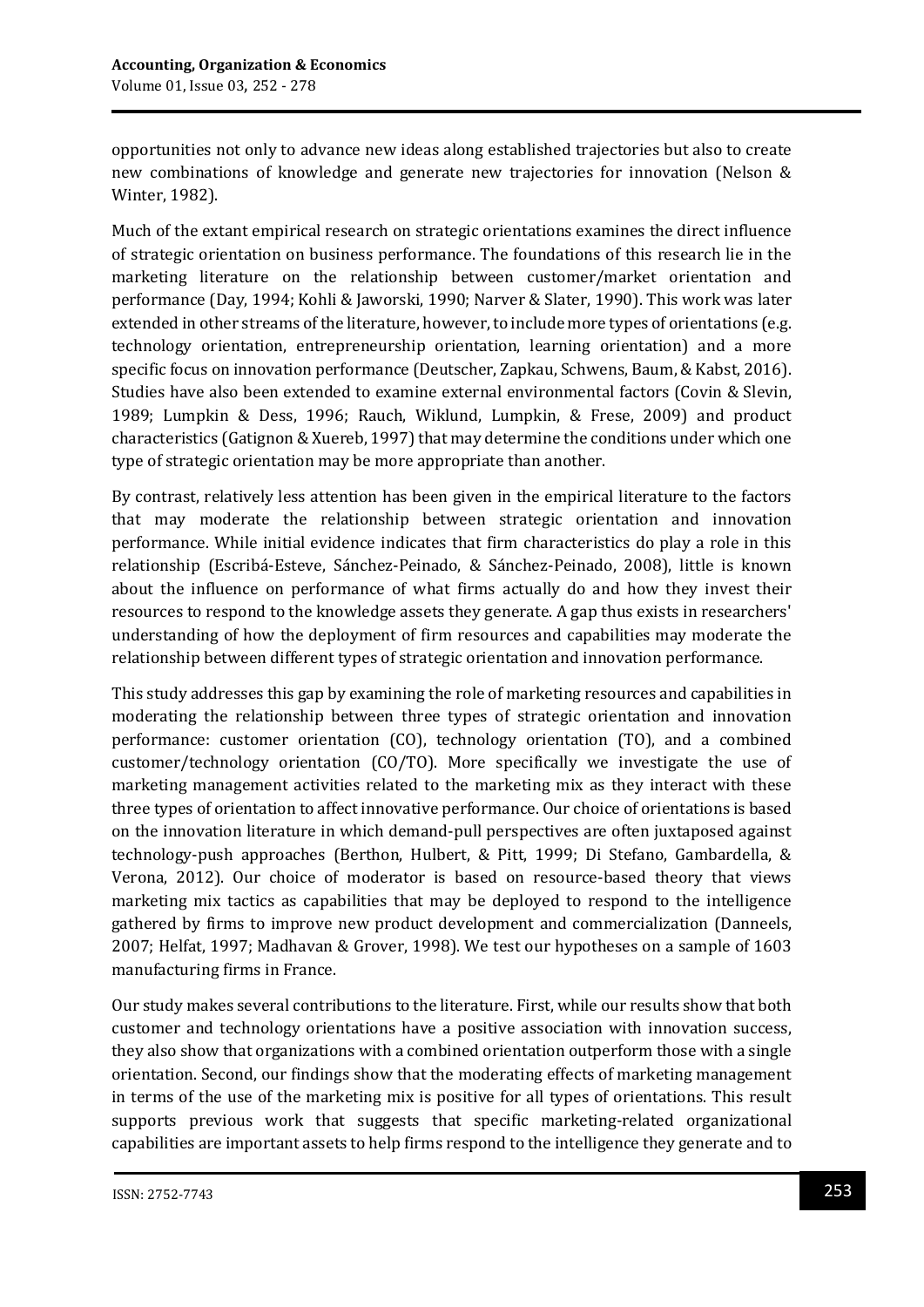achieve innovation success (Cacciolatti & Fearne, 2013; Morgan, Vorhies, & Mason, 2009). Even further, however, our findings show that the positive effect on the relationship between orientation and performance is greatest for technology-oriented firms. This finding suggests that marketing management may be a critical success factor not only for organizations with a customer orientation, but in particular for firms that may lack customer-based knowledge assets. Finally, our findings indicate that the combination of marketing mix elements, rather than any single mix element on its own, positively affects the orientation-performance relationship. Overall, this study highlights the important role marketing departments play in enabling firms to respond more effectively to both customer and technology intelligence to achieve superior performance (Cacciolatti & Lee, 2016).

# **Theoretical framework and hypotheses**

#### *Strategic orientation and innovation performance*

A critical part of the innovation process involves the search for new knowledge that may be used to develop commercially successful products. Research in evolutionary economics suggests that new knowledge provides opportunities not only to advance new ideas along established trajectories but also to create new combinations of knowledge and generate new trajectories (Nelson & Winter, 1982). Consistent with the resource-based view of the firm, new knowledge also represents an important resource that may provide firms with sustained competitive advantage if such resources are of value to customers, are superior to those of competitors, and are hard to replicate (Barney, 1991).

We build on this literature by examining the strategic orientations of firms in terms of their search for new knowledge for innovation. A firm's strategic orientation reflects its philosophy about how best to compete in a market and how to achieve superior performance (Gatignon & Xuereb, 1997). Strategic orientation will thus influence choices regarding the types of knowledge resources necessary to search and assess, as well as the types of knowledge in which to invest to gain competitive advantage. In this sense, strategic orientation helps determine both whether or not and how companies engage in intelligence activities to collect information that may be used to improve internal decision making (Cacciolatti & Fearne, 2013).

Our study focuses on three important types of strategic orientation and their influence on innovation performance: a customer orientation, a technology orientation, and a combined customer/technology orientation. This choice is consistent with the literature on innovation that juxtaposes two opposing perspectives on the drivers of innovation (Di Stefano et al., 2012). On the one side, scholars identify demand-pull factors as key to the marketability and profitability of innovations (Cooper, 1984; Day, 1994; Drucker, 1974; Kirca, Jayachandran, & Bearden, 2005; Levitt, 1960). On the other side, scholars focus on research and point to developments in science and technology as critical factors in innovative activities (technology push) (Chesbrough, 2006; Dosi, 1982; Mowery & Rosenberg, 1991).

A customer orientation is one of the three main components of a marketing orientation (Kohli & Jaworski, 1990; Narver & Slater, 1990), the others being competitor orientation and inter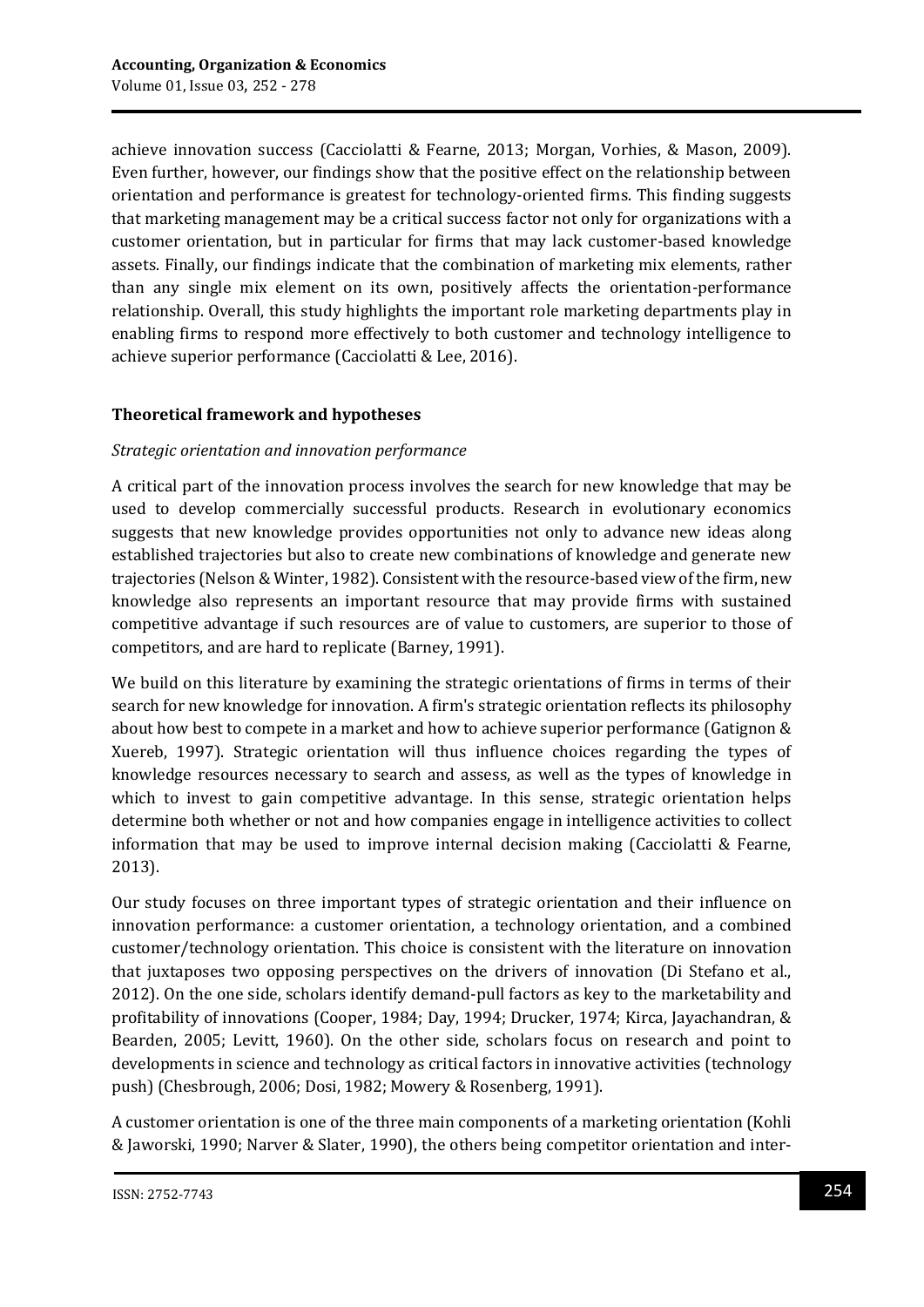functional coordination. Consistent with our focus on demand-pull factors and with prior studies of strategic orientations that look at demand-side factors (Gao, Zhou, & Yim, 2007), we focus here on customer orientation disaggregated from the other components related to competitors and coordination. As defined by Gatignon and Xuereb (1997) a customer-oriented firm is a firm with the ability and the willingness to identify, analyze, understand and answer to the expressed needs of customers. A customer orientation directs firms to listen to the feedback of customers in order to understand their needs and preferences and to deliver superior value (Narver & Slater, 1990). A customer orientation may also be considered a set of beliefs that gives top priority to the interests of the customers (Deshpandé, Farley, & Webster, 1993). Customer intelligence is therefore a critical element for firms adopting a customer orientation in order to gather information directly from customers through an analysis of their preferences and behavior patterns as well as through customer satisfaction surveys.

Empirical studies in the marketing literature suggest that a positive relationship exists between a marketing orientation, including a customer orientation, and organizational performance (Jaworski & Kohli, 1993; Kirca et al., 2005; Morgan et al., 2009; Morgan & Strong, 2003). Yet empirical research also provides evidence that a customer orientation alone is positively associated with both revenue-based performance measures (Deshpandé et al., 1993; Gao et al., 2007; Han, Kim, & Srivastava, 1998; Slater & Narver, 1994) and, more specifically, innovation (Grinstein, 2008). Customer orientation enhances the likelihood of innovation success by providing firms with direct input from customers about what is needed to meet their needs and how to improve their offerings.

Firms that adopt a customer orientation, in fact, will focus on learning from intelligence to uncover both the unmet and the latent needs of their customers (Atuahene-Gima, 1996; Narver, Slater, & MacLachlan, 2004). They may also work directly with users to uncover product innovations proposed by the users themselves to improve product functionality or to meet more specific needs (von Hippel, 1988). While some management scholars argue that too much focus on the expressed needs of current customers may lead firms to develop only incremental improvements (i.e. customers may not be able to articulate interests that are beyond their experience) (Im & Workman, 2004) and may even blind them from forces supporting more significant, disruptive innovation (Christensen & Bower, 1996), most marketing scholars argue that customer orientation is positively related to innovation success (Appiah-Adu & Singh, 1998; Grinstein, 2008). This latter argument is also consistent with the literature on user innovation which suggests that user knowledge increases the likelihood of successful innovations (Adams, Fontana, & Malerba, 2013; Chatterji & Fabrizio, 2014; von Hippel, 1988). We therefore propose:

**Hypothesis 1a (H1a).** A 'customer orientation' alone is positively associated with innovation performance.

Firms with a technology orientation, by contrast, place priority on technologies, products or processes. In fact, a technology orientation is often juxtaposed against a customer orientation in order to highlight important differences in attitudes towards the major source of customer value (Gao et al., 2007; Gatignon & Xuereb, 1997; Hakala, 2011; Hakala & Kohtamäki, 2011).For firms with a technology orientation, customer value is created through new solutions based on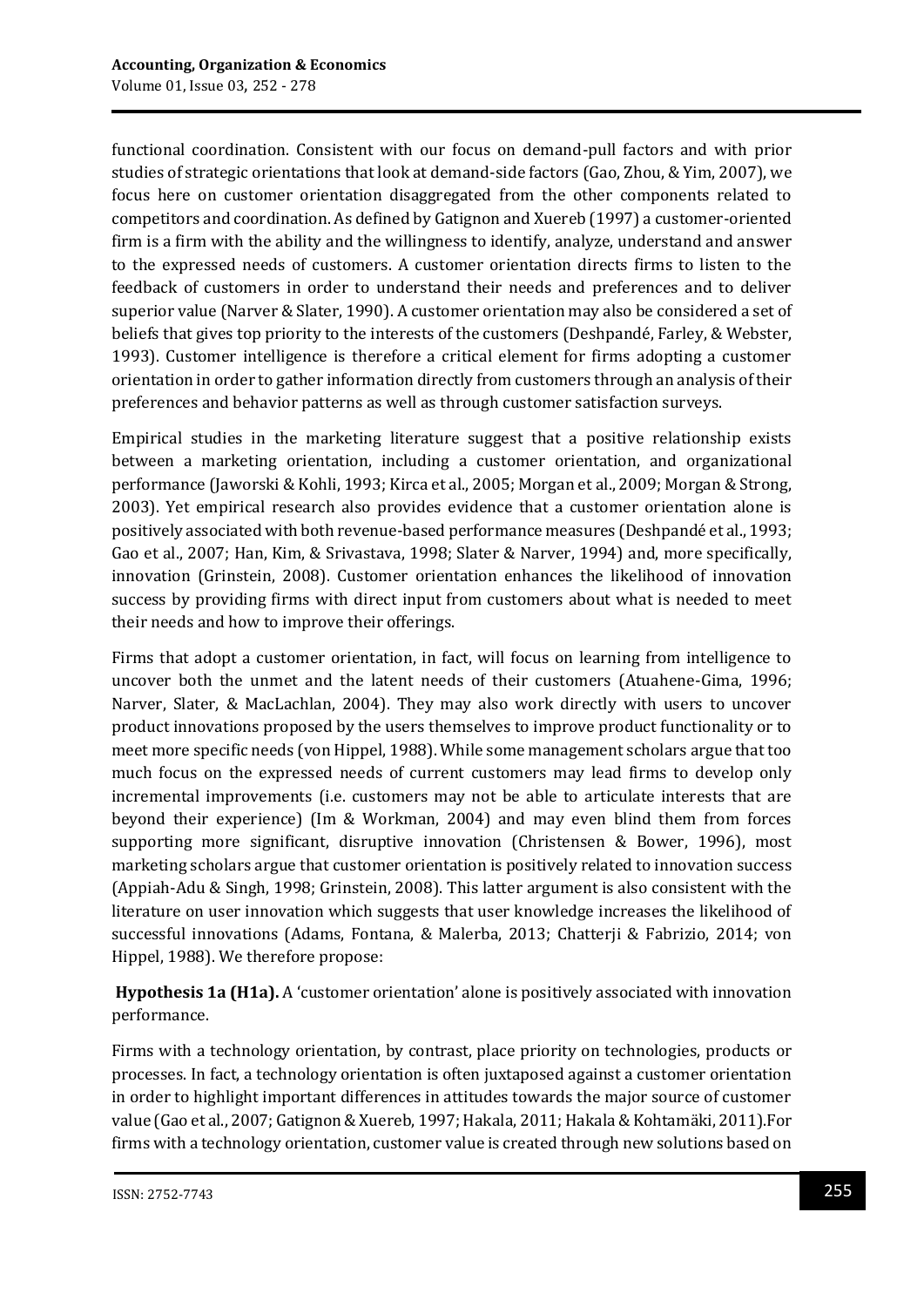technological advancements rather than on customer inputs. This orientation normally involves a strong commitment to R&D activities targeting the exploration and acquisition of knowledge concerning new technologies. Firms with a technology orientation seek to acquire technological knowledge and use it in the development of new products or processes (Gao et al., 2007; Gatignon & Xuereb, 1997; Zhou, Yim, & Tse, 2005). These firms invest in the collection of technological intelligence from both internal and external environments through R&D done in-house and increasingly in collaboration with other firms and organizations. While internal R&D supports firms' absorptive capacity (Cohen & Levinthal, 1990), R&D collaboration with different partners allows firms to access an extensive and diverse set of knowledge sources and to develop competences (Du, Leten, & Vanhaverbeke, 2014; Un, CuervoCazurra, & Asakawa, 2010). This technological intelligence may then be used to build new and innovative solutions for customers and to gain competitive advantage (Cassiman & Veugelers, 2006; Hamel & Prahalad, 1996).

Empirical research largely supports a positive association between technology orientation and business performance. Such studies also suggests that a technology orientation may have a more positive impact on performance with increasing levels of turbulence concerning both markets and technologies (Gao et al., 2007; Gatignon & Xuereb, 1997). Surprisingly, however, less empirical research has been done to examine the direct relationship between a technology orientation and innovation success. Yet evidence to support a positive relationship is found in studies by Peneder (2003, 2010) on new product development in industrial markets. Peneder's findings suggest that the driving force behind the commercial success of new products in such markets is the technological and production proficiency of firms. Studies on innovation also provide evidence that technological knowledge (Bierly & Chakrabarti, 1996) and access to sources of technological opportunities (Arora & Gambardella, 1994; Christensen & Bower, 1996; Klevorick, Levin, Nelson, & Winter, 1995) are critical factors for successful product innovations. More specifically, extant research highlights how knowledge and capabilities drawn from research and development, may affect both the design (Deeds & Hill, 1996; Hagedoorn & Duysters, 2002; Stuart, 2000) and the successful commercialization (Gans & Stern, 2003; Zahra & Nielsen, 2002) of innovations. We therefore propose:

**Hypothesis 1b (H1b).** A 'technology orientation' alone is positively associated with innovation performance.

Yet firms do not necessarily adopt only one orientation or one orientation as an alternative of another. Studies on strategic orientations, in fact, have identified several ways in which multiple orientations may be adopted by the same firm (Deutscher et al., 2016; Hakala, 2011). In some cases, in fact, firms follow one orientation after another in a development sequence to meet the evolving needs of the business context or to support new and changing objectives for the firm (Farrell, 2000; Mavondo, Chimhanzi, & Stewart, 2005; Zaharieva, Gorton, & Lingard, 2004). In other cases firms may adopt a second orientation as a means to amplify the effects of their principal orientation.1 Still others view different orientations as complementary to each other and therefore adopt more than one simultaneously (Atuahene-Gima & Ko, 2001; Bhuian, Menguc, & Bell, 2005; Hakala & Kohtamäki, 2011). This last approach is based on the argument that no orientation is universally beneficial and that organizations that are too narrowly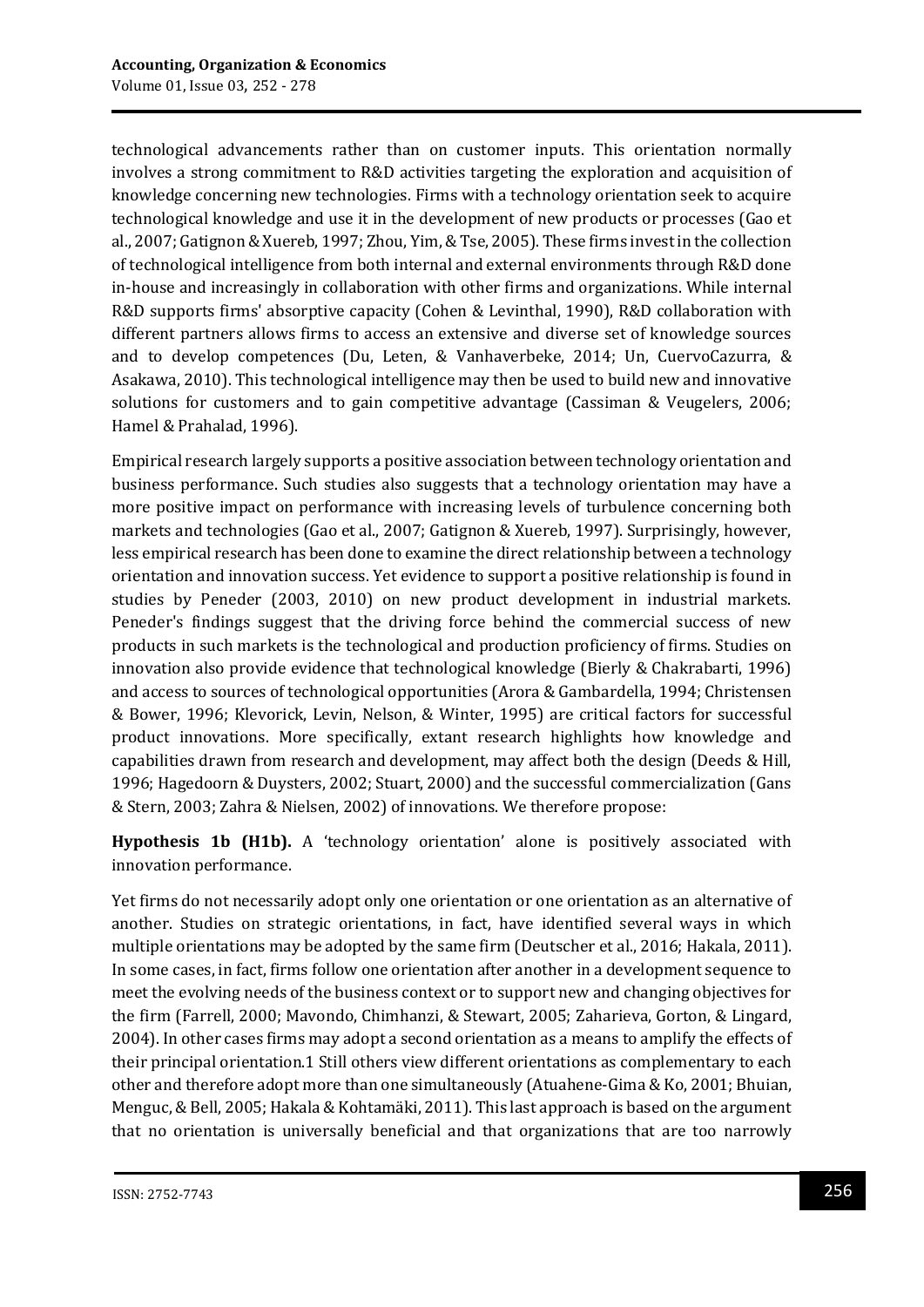focused on only one orientation will produce less than optimal results over the long term. It is also based on a premise that each orientation represents a unique set of capabilities that are deeply embedded within organizations (Day, 1994; Hult & Ketchen, 2001). As such, they may be used to support each other in order to help firms address complex environments.

We adopt this last perspective of considering orientations as potentially complementary to study the relationship between a combined customer and technology orientation (CO/TO) on innovation performance. While scholarship suggests that firms that are able to complement a customer orientation focused on consumer needs with a technology orientation focused on new technologies and innovation are better equipped to meet customer needs through appropriate product quality and design characteristics and to react to complex and uncertain environments, little empirical work has been conducted to test these ideas.

We propose that a combined customer/technology orientation will be more strongly associated with innovation performance than either orientation alone. This proposition is consistent with previous studies that show that organizations that focus on both product/innovation and market simultaneously are characterized by successful performance (Appiah-Adu & Singh, 1998; Berthon et al., 1999; Hortinha, Lages, & Filipe Lages, 2011; Knotts, Jones, & Brown, 2008). It is also consistent with extant research on the relationship between intelligence and innovation performance that provides evidence that firms that search widely, tapping into a greater breadth of knowledge sources, tend to be more successful at innovation (Cohen & Malerba, 2001; Katila, 2000; Katila & Ahuja, 2002; Laursen & Salter, 2006; Leiponen & Helfat, 2010; Love, Roper, & Vahter, 2014). In such studies, breadth includes customer sources of knowledge as well as sources related to technological knowledge from other firms, public and private laboratories and universities. Consistent with this research, we expect that firms with a combined orientation will be more successful at innovation than other types of firms. Greater scope in intelligence due to a combined customer/technology orientation means that these firms may access complementary types of knowledge that may be recombined to generate successful innovations (Kogut & Zander, 1992; Leiponen, 2005; Nelson & Winter, 1982; Roy & Sarkar, 2016). These arguments suggest the following hypothesis:

**Hypothesis 1c (H1c).** A combined 'customer/technology orientation' is more positively associated with innovation performance than either a 'customer orientation' alone or a 'technology-orientation' alone.

## *The moderating effect of marketing management*

Prior research has studied the moderating effects of factors both external and internal to the firm on the relationship between strategic orientation and organizational performance. The external factors examined include market turbulence, competitive intensity and technological change (Kirca et al., 2005; Langerak, Hultink, & Robben, 2004). The internal factors examined include entrepreneurship (Bhuian et al., 2005) as well as top management profiles and competitive strategies (Escribá-Esteve et al., 2008). While these studies provide initial evidence that both types of factors play some role in moderating the orientation-performance relationship, a significant gap remains in researchers' understanding of how organizational capabilities might leverage the knowledge resources gained through different types of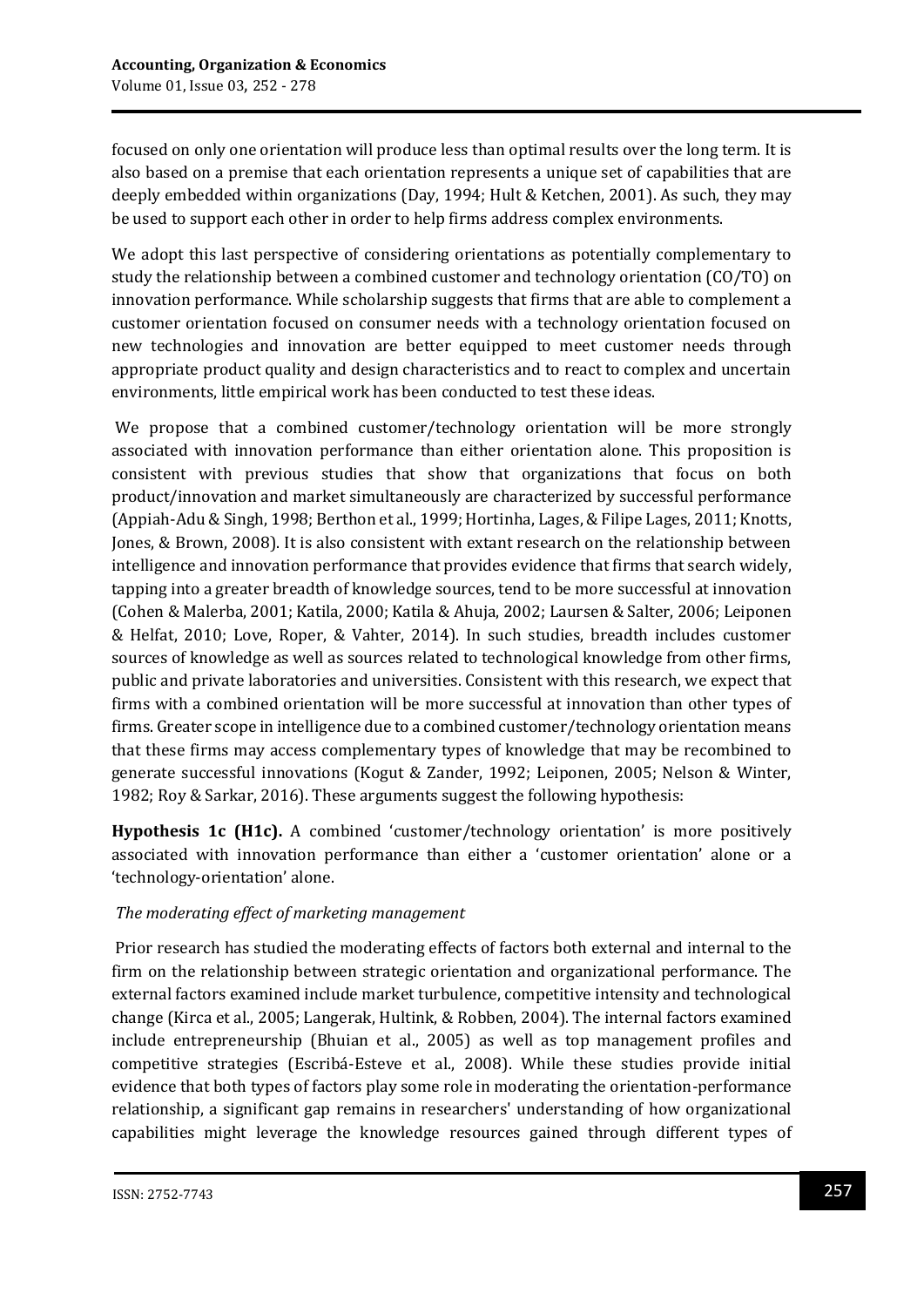strategic orientations to achieve superior performance. In this study, we address this gap by examining the moderating effect of organizational capabilities on the relationship between both customer and technology orientations and innovation performance.

We draw on resource-based theory to propose that firms require organizational capabilities to act upon the knowledge resources that they control in order to achieve superior performance in target markets (Barney, 1991; Grant, 1996; Teece, Pisano, & Shuen, 1997). The capabilities that may be associated with innovation performance in terms of the successful commercialization of new products are those related to marketing management (Danneels, 2007) and the ability of organizations to develop and execute marketing mix decisions to differentiate and facilitate the commercialization of products (Morgan, Zou, Vorhies, & Katsikeas, 2003; Vorhies & Morgan, 2005). Marketing mix decision processes involve choices made concerning the packaging, pricing, distribution and promotion of new products (Kotler, 1991). These decision processes represent the core features of dynamic marketing capabilities (Barrales-Molina, Martínez-López, & Gázquez-Abad, 2014; Davcik & Sharma, 2016) and function as market-relating mechanisms by which knowledge assets are deployed by firms to achieve commercial success (Davcik & Sharma, 2016; Morgan et al., 2009). We therefore examine the moderating effect of marketing management related to marketing mix decisions on the relationship between orientation and innovation performance.

The innovation literature suggests that heterogeneous innovation performance is due not only to differences in technological knowledge resources, but also to internal differences in the ability of firms to turn that knowledge into commercially successful products (Patel & Pavitt, 1997). Research by marketing scholars also supports this argument by showing that the success of new products depends in part on the types of resources dedicated to related marketing mix activities (Maidique & Zirger, 1984). More specifically, Langerak et al. (2004) find that proficiency in marketing mix decisions related to the launch of new products has a direct and positive impact on new product performance.

Yet marketing mix decisions may also play a positive role in the relationship between orientation and new product success. Initial support for this assertion is provided by a study on the interaction effects between market-orientation (MO) and marketing capabilities on organizational performance. The findings of this study suggest that "marketbased knowledge assets such as MO require complementary organizational capabilities if their value to the firm is to be fully realized" (Morgan et al., 2009: pg. 917). These findings are consistent with resource-based theory and the dynamic capabilities literature that argues that organizational capabilities represent critical mechanisms through which firms deploy their knowledge assets to generate economic rents (Danneels, 2007; Helfat, 1997; Teece et al., 1997).

We build on this scholarship to propose that marketing capabilities in the form of mix decisions concerning new products will work to increase the positive effects of orientation on innovation performance. The moderating effect of marketing mix decisions will be positive for both a customer orientation in which the marketing mix is coupled with knowledge related to the expressed needs and preferences of customers, and a technology orientation in which mix tactics are coupled with knowledge assets based on research and development. In this latter case, marketing mix choices may help adapt technical innovations to market needs and thus,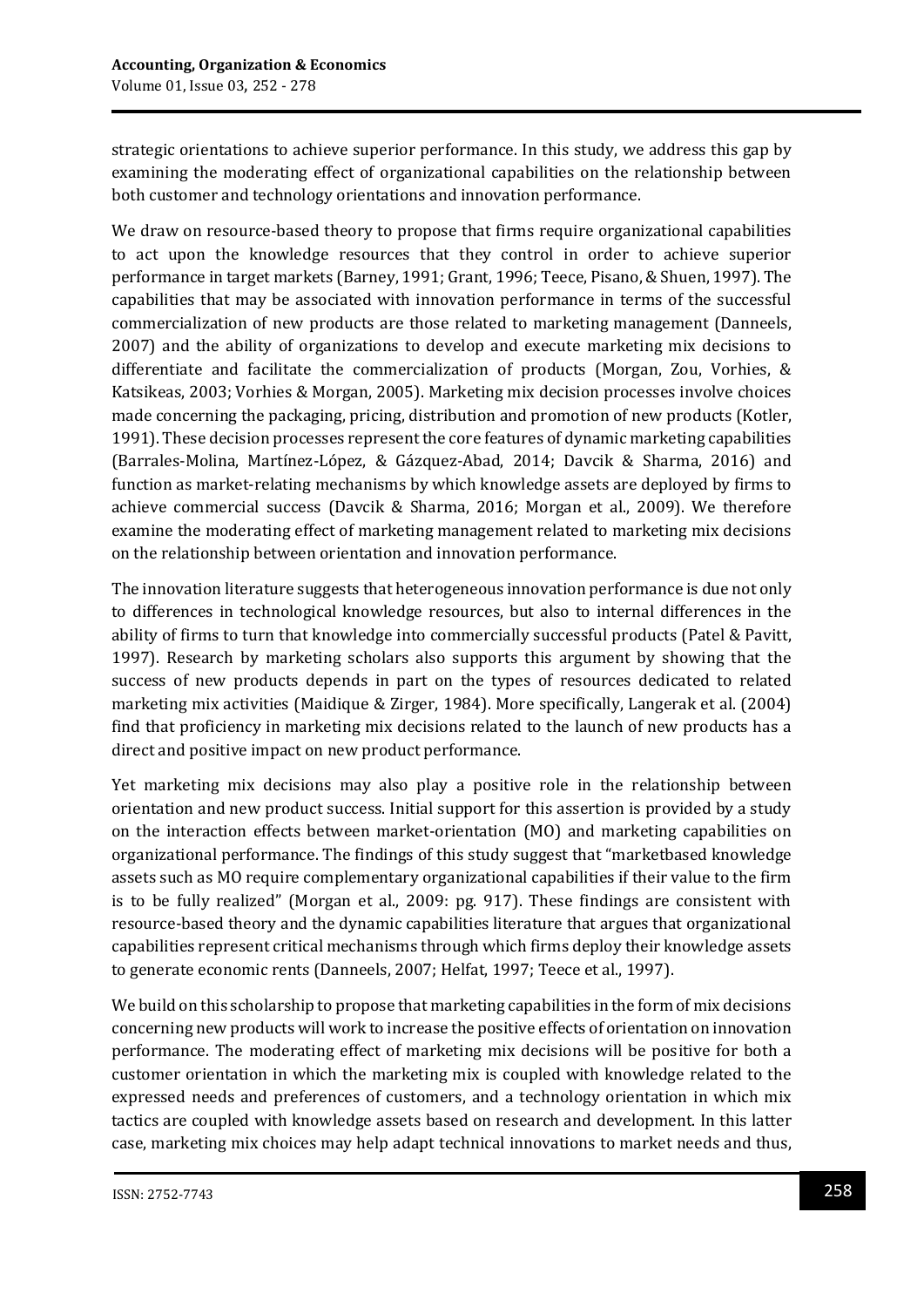may also help favor adoption and diffusion (Di Stefano et al., 2012). Along similar lines, marketing mix decisions will also have a positive effect on performance for a combined customer/technology orientation. A more extensive use of marketing mix tactics is likely to have a positive impact on the ability of firms to respond effectively to the knowledge they generate and, subsequently, to achieve commercial success. We therefore propose:

**Hypothesis 2 (H2).** Marketing management related to marketing mix activities will increase the positive effects of a firm's strategic orientation on innovation performance.

# **Data and methods**

The data for the analysis are drawn from the 'sixth wave' of the French Community Innovation Survey (CIS) carried out in 2007, and the French organizational survey 'Changements Organisationnels et Informatisation' (COI) conducted in 2006. Both surveys were administered and managed by the French government statistics services, hence the sampling and the administration procedures used were similar in both surveys.

Both surveys sampled firms with 10 or more employees located in all French regions.3 Response rates were about 80%.4 Confidentiality is guaranteed by government statistics processes and directives. In addition, a unique identifier was given to each respondent firm, which allows us to merge the data from both surveys. The French CIS investigates the process of innovation development by manufacturing firms in the three-year period preceding the survey (2004–2006). It is part of a periodical effort of the statistical agency of the European Union5 that manages the survey across several European countries. Following the OECD guidelines for innovation surveys, firms are asked about the type of innovation introduced in the three years preceding the survey, the sources of information and collaboration used in that process, the investments in several types of innovation activities, and the mechanisms used to protect innovations. Analogous survey data from other countries has been used in previous analyses regarding knowledge search (see de Leeuw, Lokshin, & Duysters, 2014; Garriga, Von Krogh, & Spaeth, 2013; Laursen & Salter, 2006; Leiponen & Helfat, 2010).

The COI survey investigates the organizational structure and routines of both manufacturing and service firms. This survey includes questions on the practices used for innovation design, the implementation and use of several management tools as well as questions about firms' relationships with clients and suppliers. It asks respondents to answer the same questions with reference to the year of the survey (i.e. 2006) and to three years before the survey (i.e. 2003).

Using the respondent firm's unique identifier we combined the CIS dataset for the period 2004–2006 with the responses from the COI survey relative to 2003. The CIS provides the dependent variable and the indicator of marketing management related to marketing mix activities. The COI survey instead provides information on our main explanatory variables related to customer orientation, technology orientation, and combined orientation. The final sample consists of 1603 manufacturing firms that have responded to both COI and CIS surveys. Our main explanatory variables reflect data for the 2003 period while our dependent variable reflects data for the 2004 and 2006 time period. The absence of overlap between the two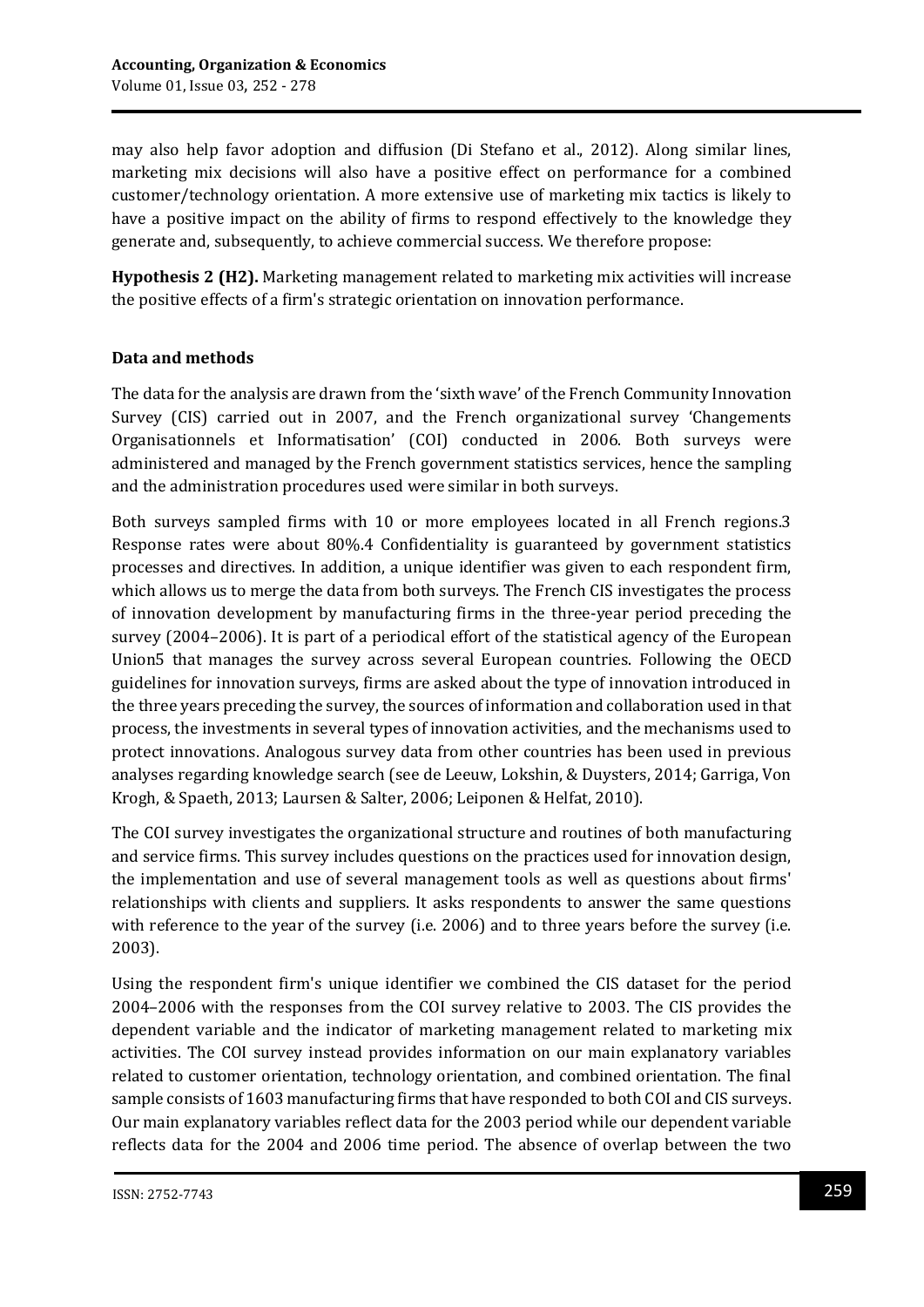periods reduces the concerns for simultaneity issues (Leiponen & Helfat, 2010). While there are more recent waves of French CIS survey, the COI was implemented in 1997 and 2006 only. The possibility to examine simultaneously the organizational and the innovation activities of the firms, using a large and representative sample of manufacturing firms in France, is thus unique to the period 2004–2006.

# *Dependent variable*

We measure innovation performance by considering the proportion of the firm's turnover in 2006 deriving from product innovations developed and commercialized during the 2004– 2006 time period. In particular, the variable innovation performance provides information on the share of turnover that firms declared to be due to the launch of products new-to-themarket. This variable is taken from the CIS data. Prior studies that relied on CIS data (Garriga et al., 2013; Laursen & Salter, 2006) have employed the same variable as a proxy for performance, under the rationale that such sales reflect the ability of firms to produce and launch products that have not been previously developed and commercialized by others.

## *Explanatory variables*

The key explanatory variables in our analysis are the three orientations defined in the Theoretical framework and hypotheses section. Rather than being based on information concerning the perceptions of the managers across different items as done in marketing studies, these variables are constructed by employing information on the actual choices and behavior of firms, as is usually done in the field of innovation studies. This allows us to overcome the common method bias that is prevalent in using data on perceptions and, hence, to provide a reliability test to our hypotheses on strategic orientation.

The COI survey asked respondents to characterize their strategy for new product design and commercialization. Firms were asked whether or not they use the following two mechanisms to grasp information from knowledge sources during their processes of product and market development: 1) market studies and surveys of customer behavior, customer needs and customer satisfaction; 2) R&D collaboration with other private firms, private labs, universities and public research organizations. Firms that responded that in 2003 that they relied on market studies and customer surveys are considered to have a customer orientation; otherwise they are considered not to have a customer orientation. Firms that responded that in 2003 they relied on R&D collaboration are considered to have a technology orientation; otherwise they are considered not to have a technology orientation.

On the basis of the firms' answers we defined our explanatory variables as follows: Customer orientation alone (COA) is a dummy equal to one for those firms with a customer orientation and with no technology orientation and equal to zero otherwise. Technology orientation alone (TOA) is a dummy variable equal to one for firms with no customer orientation and with a technology orientation and equal to zero otherwise. Combined orientation (Combined) is a dummy variable equal to one for firms with both a customer orientation and technology orientation and equal to zero otherwise.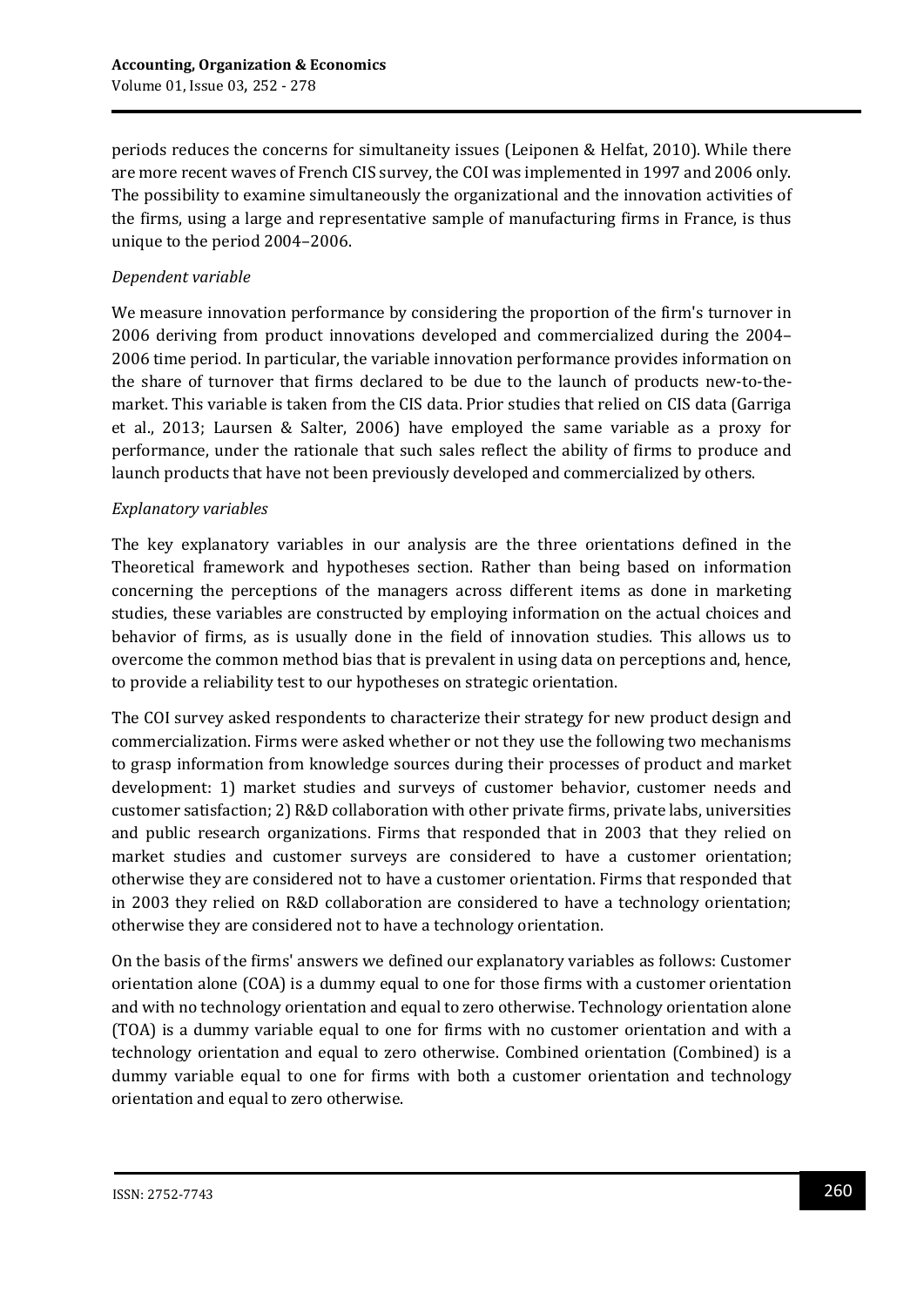A firm's marketing management is instead captured by a variable that accounts for the degree to which marketing management related to marketing mix activities were employed as these firms launched their new products onto the market. The variable measures innovation in the four elements of the marketing mix: product and packaging, promotion, channels of distribution, and price. Similar indicators are used in the literature to proxy for firms' ability to generate, disseminate and respond with a view to external information (Langerak et al., 2004; Morgan et al., 2003, 2009). The variable, constructed using the CIS data, has maximum value of 4 and a minimum of zero depending on the number of elements of the marketing mix that the firms declared to use during the 2004–2006 period. The moderating effect of marketing management related to marketing mix activities is assessed by creating linear interactions between this variable and each of the dichotomous variables that identifies a firm's orientation as defined above.

Table 1 reports the frequencies of the dependent variable and of the two predictors for each category for the firms in our sample. In terms of innovativeness, as measured by the share of innovators in each category, the majority of Combined and TOA firms in our sample are innovators, compared to < 40% of COA firms and 24% of firms with no identifiable orientation. The data show that firms with Combined orientation achieve, on average, the highest share of revenues from newto-the market products (11%), followed by TOA (7%), and COA (6%). Firms with no identifiable orientation perform worst on average with a share of 4%. Finally, in terms of marketing management, our data show that firms with Combined orientation are, on average, the most responsive, followed by COA and TOA.

## *Control variables*

Our control variables capture a set of firm characteristics that have been shown to affect innovation performance. Many of these control variables have been used in prior studies based on CIS data (Leiponen & Helfat, 2010; Garriga et al., 2013; Laursen & Salter, 2006).

## *Logarithm of the number of employees (size)*

This variable is a proxy of firm's size. Large firms may have greater access to financial as well as human resources and, therefore, may have a higher capability to achieve returns from product innovation. Consistent with prior studies (Garriga et al., 2013; Laursen & Salter, 2006; Leiponen & Helfat, 2010) we use the logarithmic transformation of the raw data available from the 2006 CIS survey. As in the study by Love et al. (2014), we also include the square of this variable to account for the presence of non-linearity.

## *Logarithm of R&D intensity (R&D intensity)*

This variable is calculated as the ratio of a firm's R&D expenditures (intramural R&D activities, extramural R&D activities, and acquisition of other external knowledge) over total firm sales (Capasso, Treibich, & Verspagen, 2015; Rothaermel & Alexandre, 2009). In addition, it is log transformed to reduce the skewness and kurtosis of its distribution. As greater investment in R&D is inductive to product innovation, we expect higher R&D intensity to increase revenues from product innovation.

## *Industry of operation*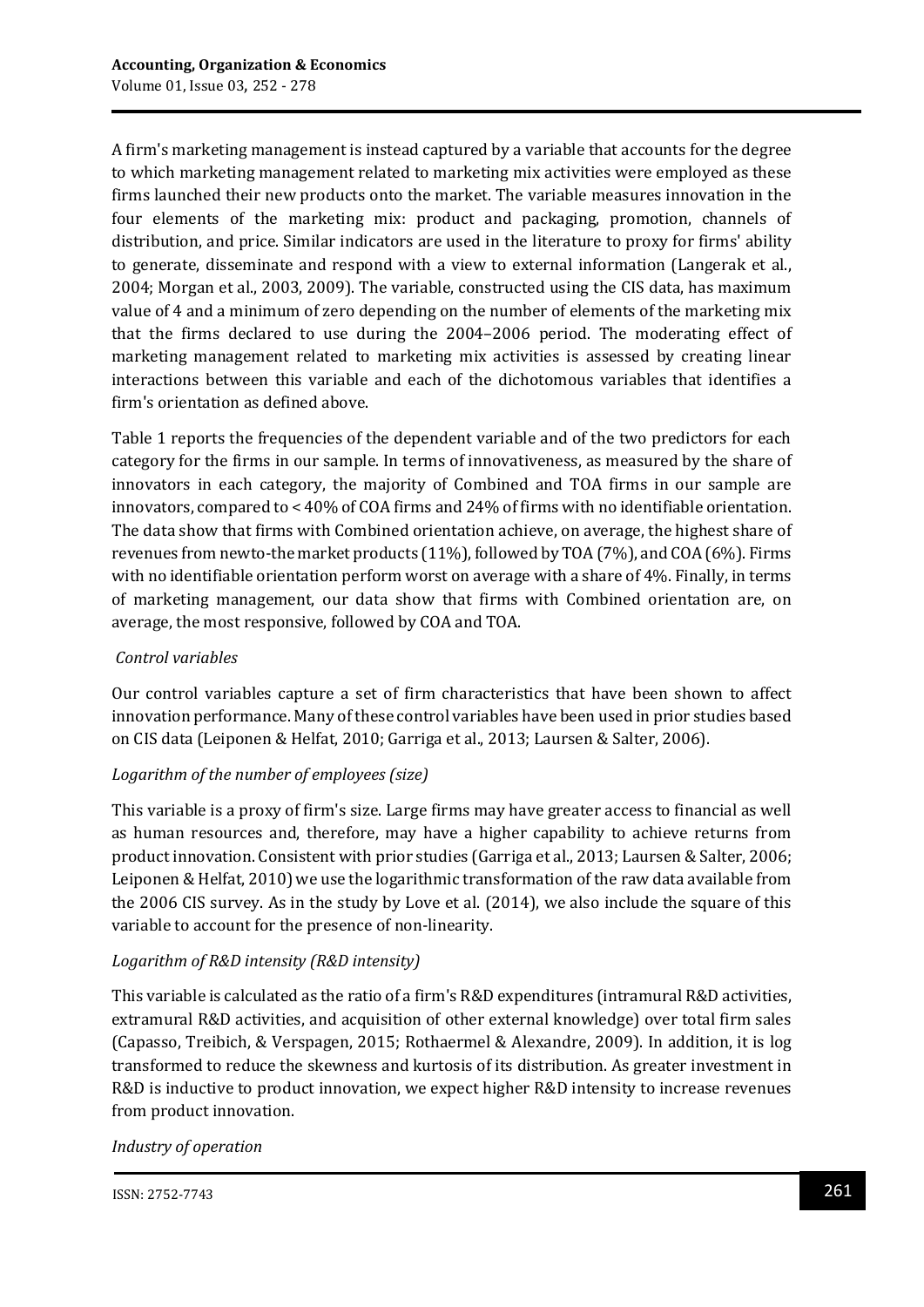We control for industry specific effects by including an industry dummy for each NACE 2-digit industry in which the firms are active. The category Other manufacturing activities is taken as the reference category. This allows us to control for the presence of cross industry differences in terms of speed, and pattern of market and technology evolution (Abernathy & Utterback, 1978; Granstrand, Patel, & Pavitt, 1997; McGahan & Silverman, 2001).

# *Estimation*

As the variable innovation performance represents a share of turnover rather than an absolute number, it may range between 0 and 1. Also, the value of innovation performance can be observed only when firms have launched with success an innovation, while the values of the explanatory variables are observed independently of the successful outcome. In these circumstances, OLS estimation methods would produce inconsistent estimates. Thus we follow the prior literature (Garriga et al., 2013; Laursen & Salter, 2006; Leiponen & Helfat, 2010; Meyer & Subramaniam, 2014) and use Tobit maximum likelihood regression models (a nonparametric alternative to OLS) with robust standard errors to analyze the data. In these estimates, our dependent variables are treated as a censored continuous variable bounded by zero from below and 1 from above. Further estimates with different methods are also performed to analyze the robustness of our results to the choice of this estimation method

# **Results**

Table 2 reports the descriptive statistics and zero-order pairwise correlations among all variables used in the analysis. On average, innovation performance, measured as the share of turnover due to products new-to-the-market accounted, for slightly < 7% of sales revenues for the innovators in our sample. Firms with a Combined orientation account for the largest share of the firms in our sample (31.6%) followed by COA firms (22.3%) and TOA firms (12.0%). The average firm in our sample employs less than one (0.76%) marketing mix element in their marketing management. Coefficients in the correlation matrix do not seem to suggest that collinearity is a problem in our data.8 Indeed, with the exception of the high, but expected, correlation coefficient between firm size and size squared, all the other correlation coefficients are below 0.364. Despite the high correlation between size and size squared we include the latter variable in the estimation to capture the presence of non-linearity in the relationship with firm performance (Love et al., 2014).

Table 3 provides results of the Tobit regression. Model 1 includes only the control variables. Model 2 adds the simple effect of the orientations as well as of marketing management. Model 3 adds the linear interaction between the orientations and marketing management related to marketing mix activities.

Results in Models 2 and 3 show that the coefficients for COA and TOA are positive and significantly different from zero. These results support H1a and H1b that argue that COA and TOA are positively associated with innovative performance. In addition to this, in both models the coefficient for Combined orientation is higher in magnitude and statistically different from the coefficients for both COA and TOA. This result supports H1c that stated that a combined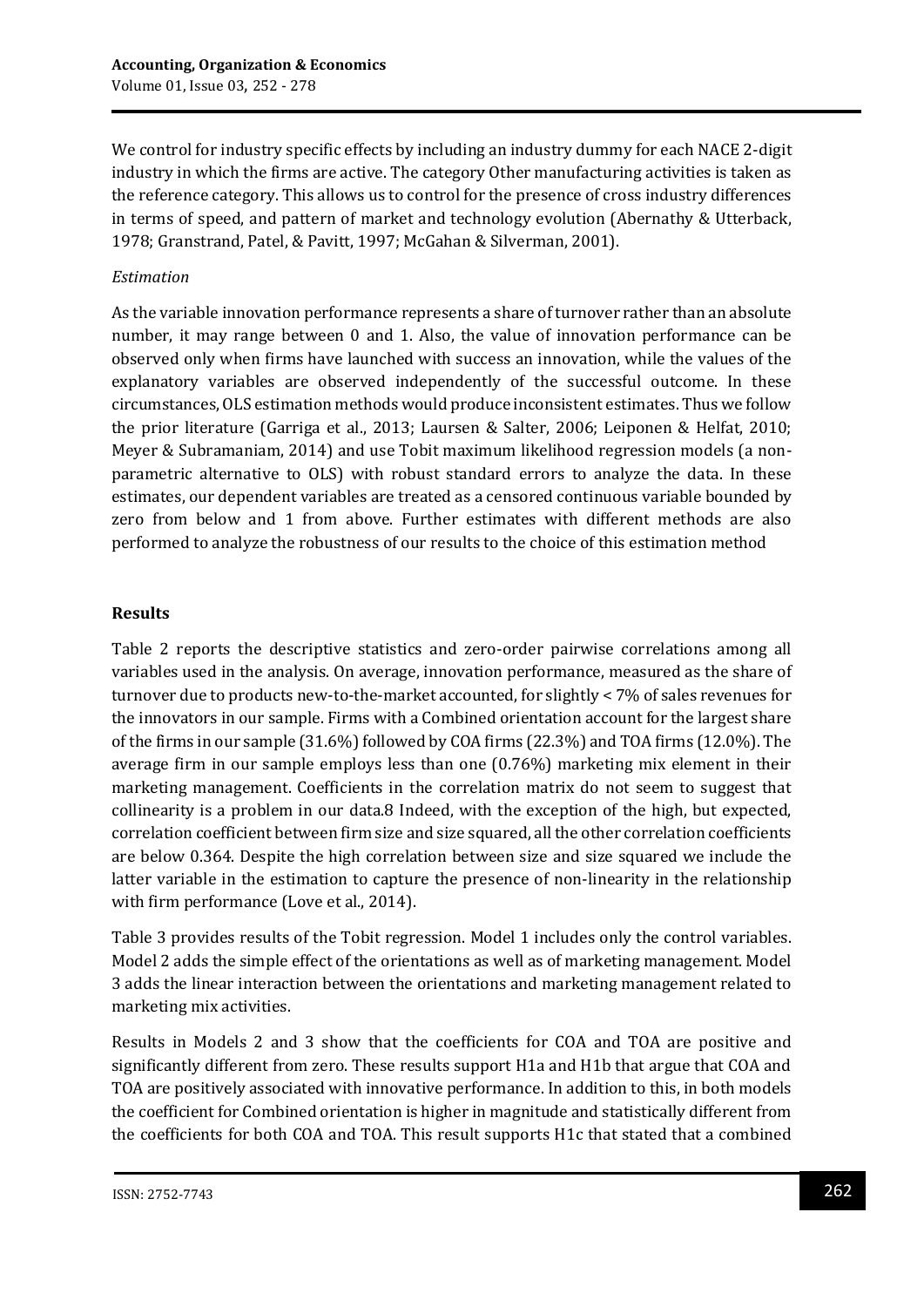'customer and technology orientation' is more positively associated with innovative performance than either a customer orientation alone or a technology orientation alone.

Results in Model 3 also allow us to assess the role of marketing management related to marketing mix activities in moderating the effect of the orientations on the returns from product innovation. Our results suggest that, while the simple effect of marketing management on innovative performance is positive across the firms in our sample, this relationship varies across the different orientations of firms. To understand these variations we must consider that in Model 3 the omitted group consists of firms with neither customer nor technology orientation. Therefore the coefficient of the marketing management variable (0.110) must be taken as the coefficient for this group. To compute the coefficient for firms with customerorientation alone we must add to this number the estimated coefficient for COA (0.110 + (−0.070)), which yields 0.040. Likewise, we can compute the coefficient for firms with technology orientation alone and with combined orientation (0.061 and 0.029, respectively). However, in a Tobit regression, the coefficient may not represent correctly the effect of the interaction variables. Hence, we calculate the interaction effect between firms' orientations and marketing management, at the mean of all of the control variables.

# *Robustness check*

To check the robustness of our results, we conduct a series of additional analyses. The results are reported in Table 4. First, we check the robustness of our results to the choice of the estimation technique, using two alternative methods. In particular, we re-estimate our final specification (Model 3) using a Fractional Probit model. Fractional Probit models are an extension of the General Linear Model (GLM) binomial family with a Probit link. This method is appropriate when the dependent variable is expressed as a proportion, as in our case (Hardin, Hilbe, & Hilbe, 2007; Papke & Wooldridge, 1996). The Fractional Probit estimation produces coefficients for the simple effect of COA, TOA and Combined orientation that are similar, albeit higher in magnitude, to those obtained from the Tobit regression. The main difference with the results in Model 3 is that the coefficient of the interaction between marketing management and TOA is no longer significant. This means that the 'computed coefficient' of the interaction between marketing programs and TOA is slightly higher than the one estimated in Model 3 as the effect of TOA is now only captured by the coefficient of the marketing management variable.

Second, we check the robustness of our results to the inclusion of additional explanatory variables. In particular, in Model 5 we include an indicator of variety of knowledge search methods (Variety in search). This indicator is the normalized sum of the knowledge sources (suppliers, customers, competitors, private labs, universities and public research organizations) reported by the firm as being of medium or high importance for innovation. This is identical to the measure used by Laursen and Salter (2006) and Leiponen and Helfat (2010). The results of this estimation mirror the findings reported in Table 2.

Third, we explore whether our results are sensitive to the choice of the indicator of innovation performance. In particular, we re-estimate the Tobit model by examining the share of turnover from the launch of products newto-the-firm. Our results (see Model 6) suggest that a combined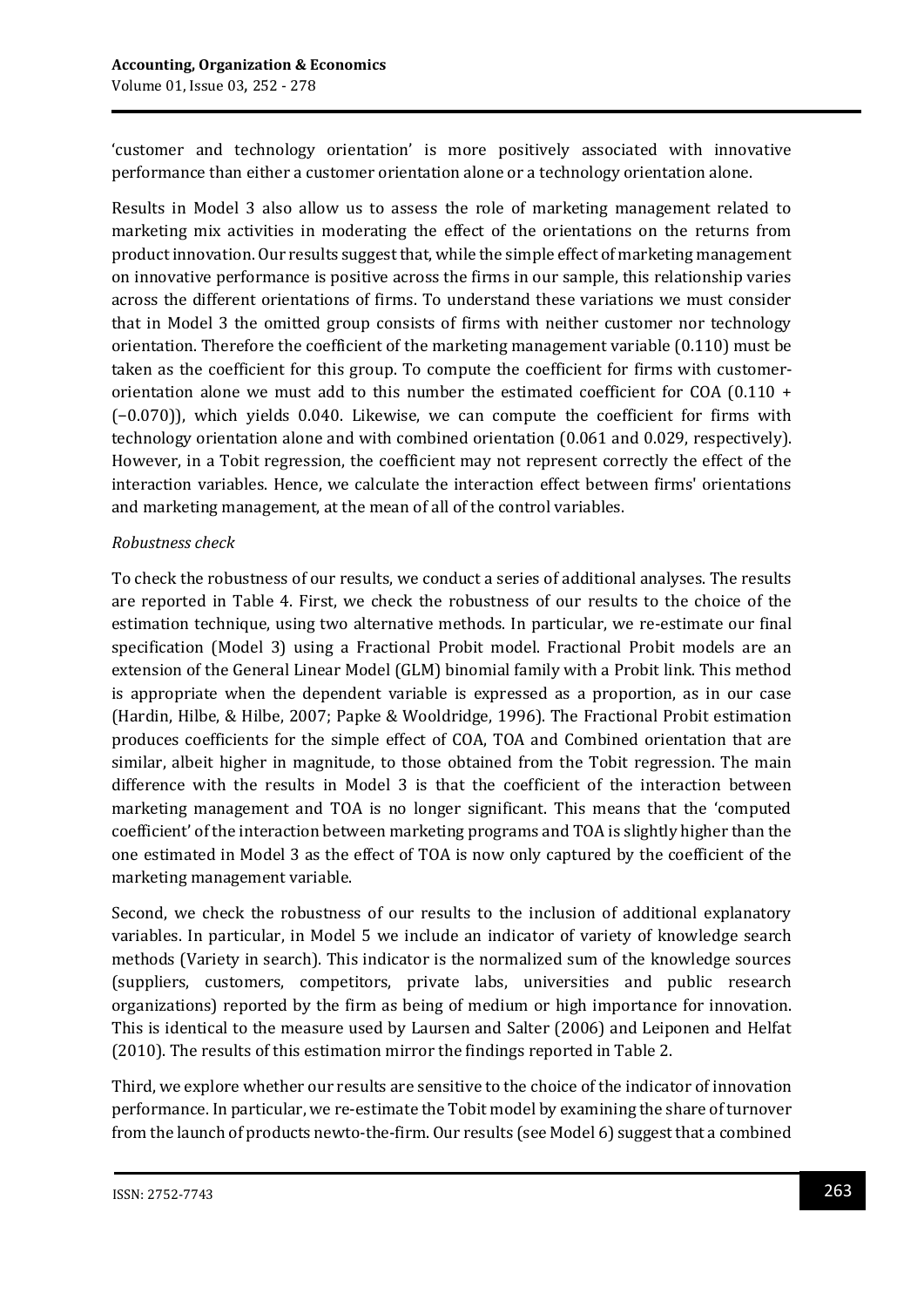orientation is associated with greater average returns from incremental innovations. The coefficients for COA and TOA firms, by contrast, are not different from zero. In addition, marketing management related to marketing mix activities alone has a positive effect on innovation performance. However it does not moderate the effect of customer orientation and technology orientation on innovation performance. We interpret these results as a further qualification of our hypotheses. They indicate that the benefits derived from strategic orientation and from marketing management are weak when new product development processes involve the imitation of competitors' products and/ or incremental innovation (Laursen & Salter, 2006; Leiponen & Helfat, 2010; Wadhwa, Bodas Freitas, & Sarkar, 2017).

We further check whether the effect of strategic orientation and marketing management differs across industries as the moderating effect of the elements of the marketing mix may be different for firms active in low-tech versus high-tech industries. To do this, we split the firms in our sample into Low and medium-low technology industries and Medium-high and high technology industries as done in Peneder (2003, 2010). 12 Our results (see Models 7 and 8 in Table 4) confirm the main findings reported in Table 3. In Medium-high and high technology industries the results of these models mirror those presented in Model 3. In Low and mediumlow technology industries, by contrast, the coefficient of the interaction between marketing management and TOA is no longer significant. Again, here the 'computed coefficient' of the interaction between marketing management and TOA is slightly higher than the one estimated in Model 3.

## **Conclusions and discussion**

This research aims at exploring the relationship between a firm's strategic orientation, marketing management in terms of marketing mix tactics, and innovation performance. First, our findings indicate that the use of marketing management tools specifically related to the marketing mix has a positive effect on the relationship between customer, technology and combined customer/technology orientations and innovation performance. Second, the results show that the moderating effect of marketing management in boosting innovation success is greatest for organizations with a technology orientation. Third, our findings suggest that the moderating effect of marketing management on the relationship between orientation and performance increases as more elements of the marketing mix are deployed simultaneously. Finally, while our findings show that both customer and technology orientation are positively associated with innovation performance, they also show that organizations that follow a combined customer/technology orientation tend to outperform organizations that follow either one or the other of these orientations alone.

While the relationship between customer, technology and combined customer/technology orientation on innovation performance is always positive, it is enhanced with the use of marketing management tools in the form of marketing mix elements (product, price, distribution, promotion). This finding is consistent with the literature on resource-based theory and dynamic capabilities which argues that organizational capabilities may affect interfirm differences in performance (Barney, 1991; Teece et al., 1997). In this case, market-relating capabilities enhance the ability of firms to align knowledge resources with the market environment to achieve greater success in the commercialization of new products. Yet our findings also add a new perspective to studies on the role of marketing capabilities in the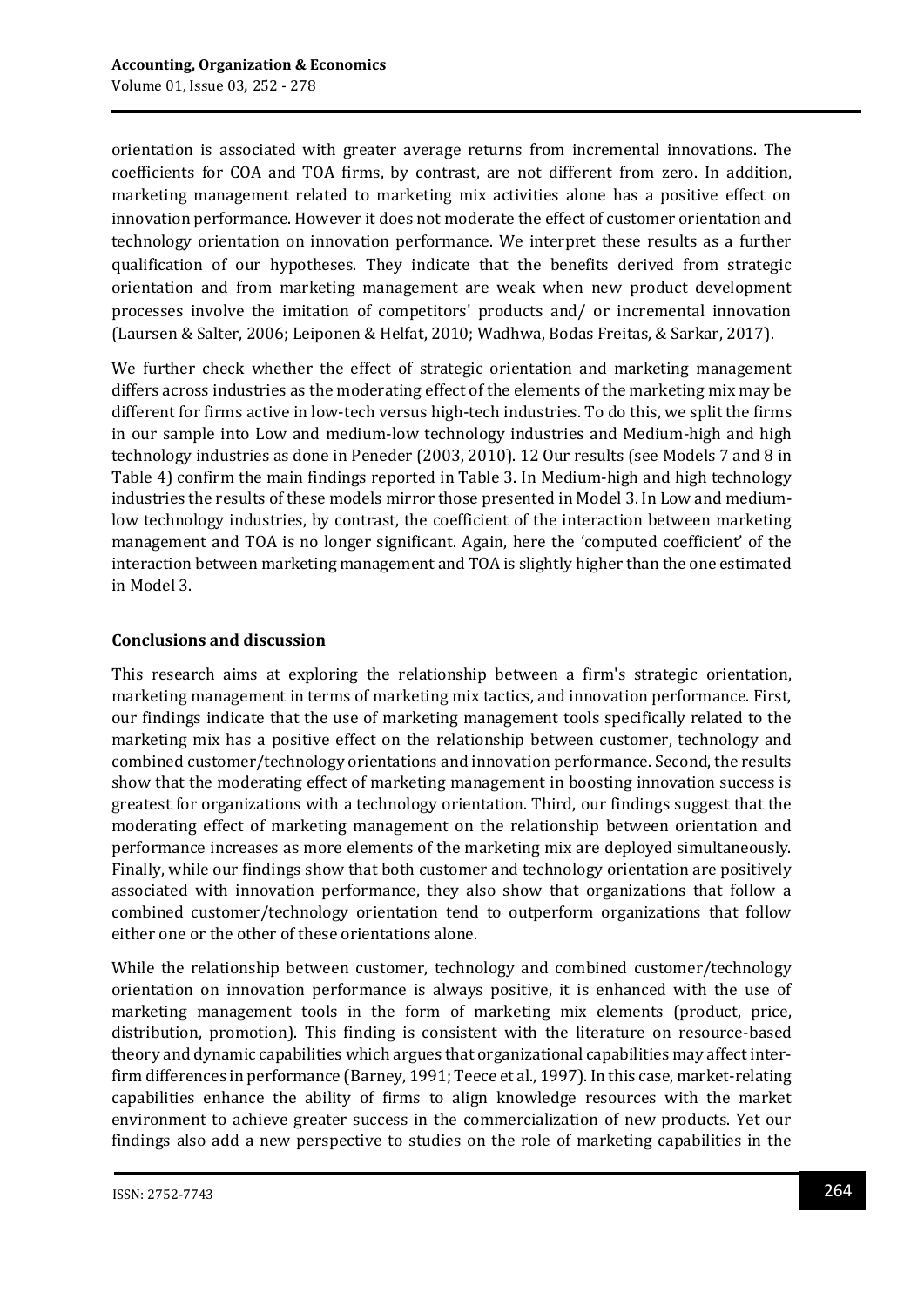relationship between strategic orientation and performance. Morgan et al. (2009) examine the interaction effects between market orientation and firm performance.

These authors argue that market-based knowledge assets such as market orientation and marketing capabilities complement one another and that their interaction possesses the characteristics of asset interconnectedness that acts as a source of competitive advantage. Langerak et al. (2004) present an alternative perspective. These authors examine the relationship between strategic orientation, marketing capabilities and performance as a sequential process. For these authors, marketing orientation is an antecedent of the effectiveness of marketing management that, in turn, has a significant and positive relationship with new product performance. By contrast to these two studies, we view marketing management as having a moderating effect on the relationship between orientation and performance. Our work suggests, in fact, that organizational capabilities linked to the marketing function assist firms in realizing the full potential of knowledge resources that they may acquire through intelligence.

Two important findings of our study provide further insight into the role of marketing management in the relationship between orientation and performance. First, we show that the moderating effects of marketing management on the relationship between orientation and innovation performance is greatest for a technology orientation alone. In this way, our study extends prior research that focuses on the complementarity between market-based knowledge assets and market relating mechanisms (i.e. marketing capabilities) (Langerak et al., 2004; Morgan, 2012; Morgan et al., 2009) to show that organizations oriented to customer needs are not the only ones to benefit from marketing capabilities. Our results suggest, in fact, that marketing management seems to represent a more critical complementary asset for firms with a technology orientation by assisting them in the alignment of technology based intelligence to the market environment.

Kotler (1991) defines the marketing mix as the set of controllable variables that firms can use to influence a buyer's response. While information about how buyers may respond to innovations may be automatically part of new product development processes in customer oriented organizations, they may not be well integrated into such processes in technology oriented firms. Marketing management may therefore provide support to understand how to achieve a more positive response from buyers. It may also be that technology oriented firms produce more technical innovations than firms oriented to expressed customer needs and customer feedback on existing products. As a result, marketing mix tactics may be more important for these firms to help buyers understand and appreciate offers that may be technically different from existing solutions and norms. Further research is therefore needed to analyze how the superior effect of marketing management for technology-oriented firms might be related to different types of innovation.

Second, we show that the greater the number of elements of the marketing mix used by organizations, the greater the moderating effect of marketing management on the relationship between orientation and performance. This suggests that it is the combination of elements of the marketing mix, rather than any one element in isolation, that is best able to boost the effects of orientation on innovation performance. This finding is consistent with much of the scholarship in the marketing literature that emphasizes the need for an integrated approach to the elements of the marketing mix. From very early scholarship on the marketing mix, in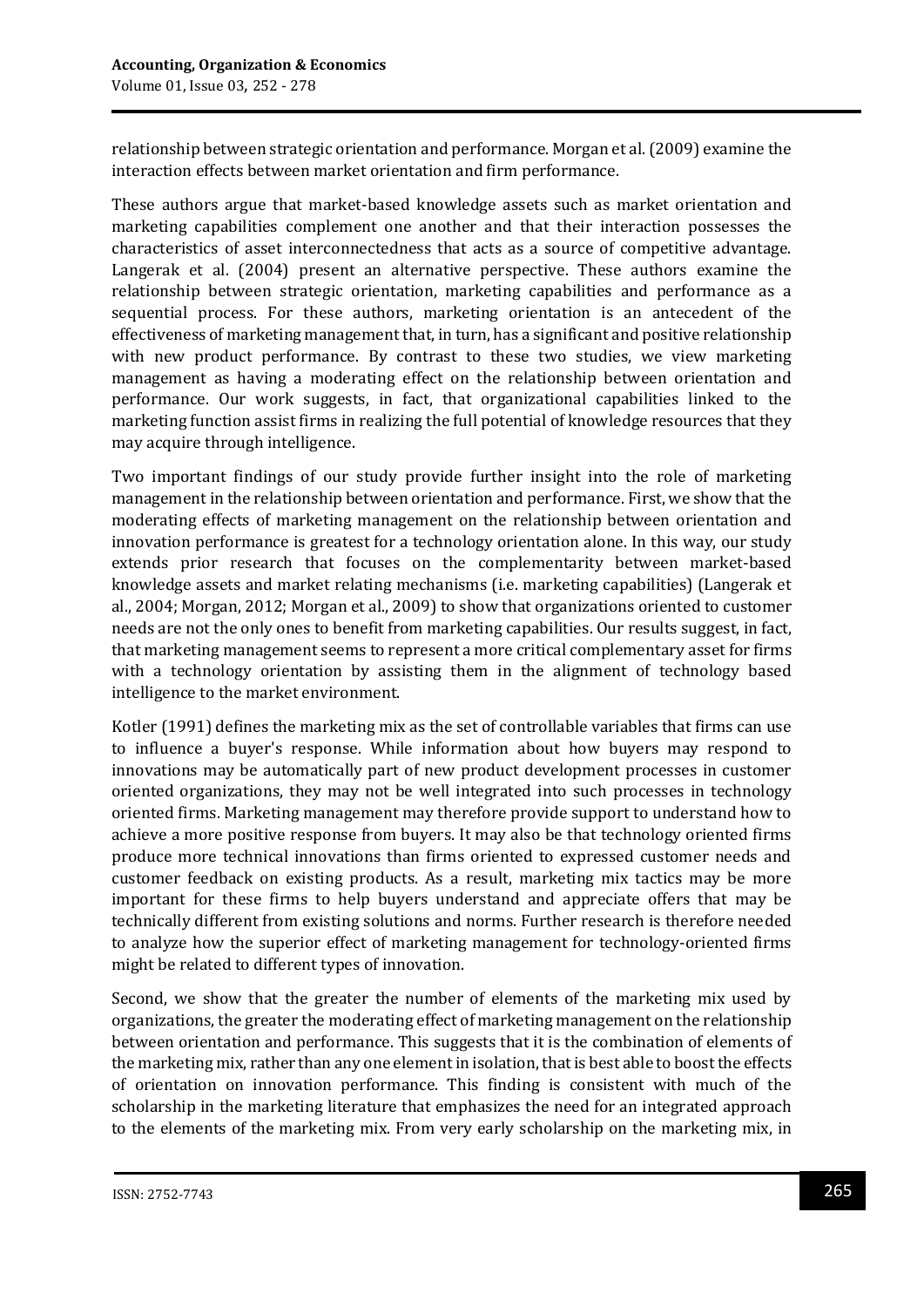fact, it was suggested that the "necessity of integration in marketing thinking is ever present" (Borden, 1964: pg. 12).

According to this view, while each mix element is different, it is not the use of one or the other that may achieve the best results. Rather, the more the elements of the mix that are used together, the better the results should be. Our study supports this perspective by showing that with each use of an additional mix element, the positive relationship between orientation and returns from innovation increase. For each type of orientation, the best results are achieved when all four elements of the mix are used simultaneously. Overall, our study highlights the importance of the marketing department and the marketing function in the commercialization of innovations (Cacciolatti & Lee, 2016; Davcik & Sharma, 2016). Marketing capabilities in the form of management of the marketing mix represent levers to help firms align their knowledge assets with their market environments (Day, 1994; Morgan et al., 2009). Used together, these levers seem to be stronger than when used separately and may help organizations when needed to compensate for a lack of customer based knowledge resources.

Finally, this study contributes to the debate in innovation studies, which has long juxtaposed two perspectives on the source of successful innovations. Scholars embracing a demand-pull approach emphasize the role of consumer and user needs and customer feedback as critical inputs in the decision making processes for new product development. By contrast, scholars adopting the technology-push perspective focus on the role of science and technology and R&D in developing innovations (Dosi, 1982). This study addresses this debate by examining the relationship between two orientations (customer and technology) and innovation performance. Our findings fall in the middle of this debate by indicating that innovation performance may benefit from both types of orientations.

Yet our findings also indicate that organizations that combine a customer orientation with a technology orientation are more likely to outperform organizations that follow either one of these orientations alone. These findings are consistent with the innovation literature that suggests that firms that adopt broader horizons with respect to innovation objectives and knowledge search are more likely to achieve commercial success (Katila & Ahuja, 2002; Laursen & Salter, 2006; Leiponen & Helfat, 2010). Greater breadth in new knowledge search improves the ability of firms to use existing knowledge, create new knowledge, and experiment with combinations of knowledge, all of which lead to improved innovation performance (Leiponen, 2005; Winter, 2005). These findings are also consistent with prior research that suggests that configurations in which multiple orientations are combined together are positively associated with firm growth (Deutscher et al., 2016). Orientations may provide mutual support for each other. In our case, knowledge about customer needs and opinions combined with knowledge about technologies results in a higher likelihood of new product success. The integration of different orientations within an organization may also constitute a unique set of resources that are hard to imitate, thereby providing these organizations with a competitive advantage with respect to rivals (Hult et al., 2004; Liu et al., 2003). Like other studies, therefore, our research supports the suggestion that analyses of strategic orientations need to look further than the impact of single orientations on performance to include explorations into role of different orientations together, either as configurations of multiple orientations (Deutscher et al., 2016) or as moderators/mediators in the relationship between orientation and firm performance (Hakala, 2011).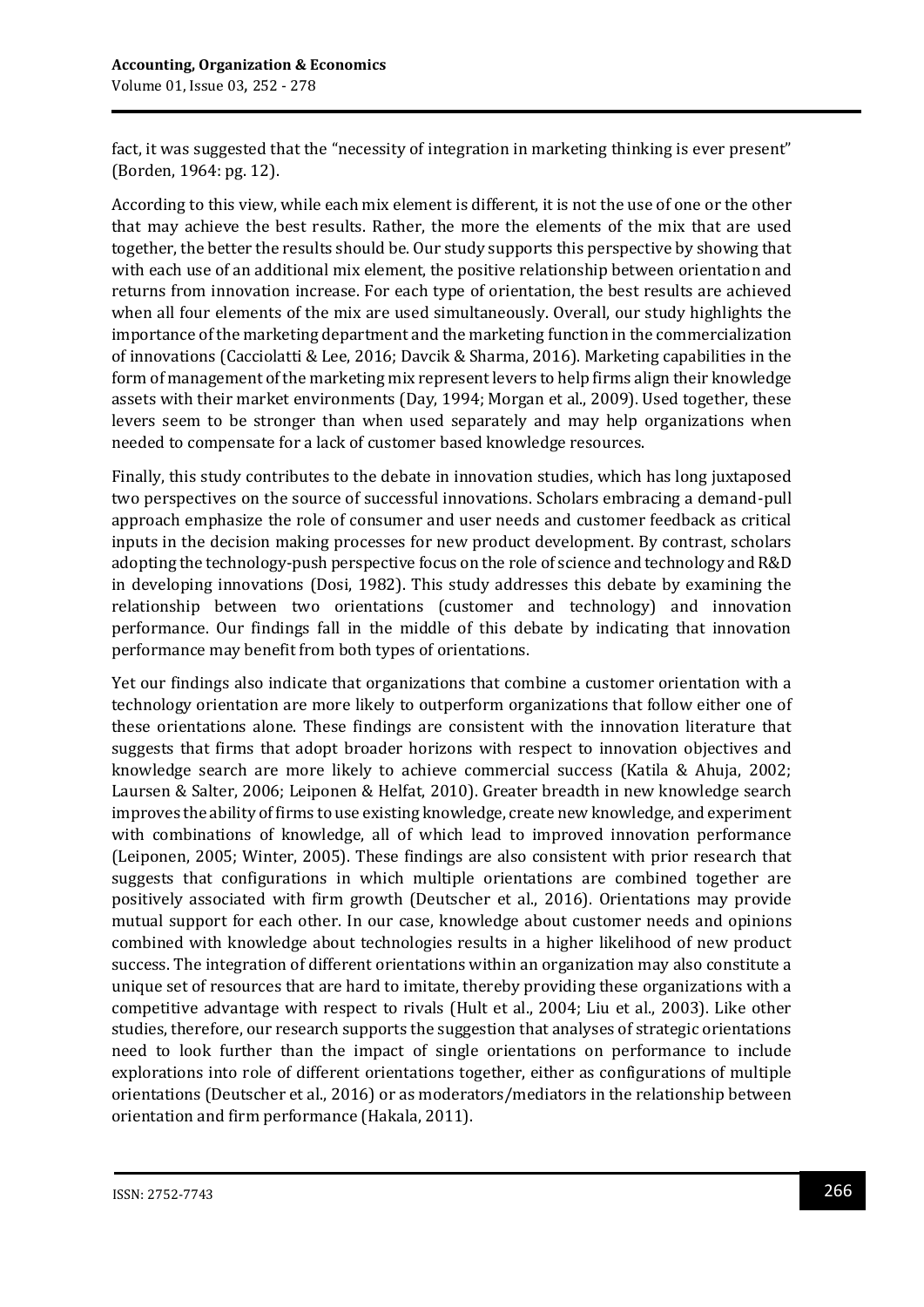#### **Limitations and future research**

This study is subject to a number of limitations that may be addressed in future research. First, our study uses a measure of innovation performance based on revenues from innovative products without distinguishing between different types of products and different degrees of innovation. Extant research on strategic orientations and firm performance, however, indicates that such distinctions may influence the results of analyses (Gatignon & Xuereb, 1997; Zhou et al., 2005). More work is therefore needed to test how our findings might be affected by the use of different measures of success. As stated earlier, this may be particularly important for understanding why marketing management seems to play a more critical role in the relationship between technology orientation and innovation performance than between customer orientation and performance.

Second, consistent with previous research, our study indicates that organizations that combine more than one orientation outperform organizations that follow only a single orientation. This suggests that more is always better. We suggest, however, that further research is needed to explore the trade-offs between these choices in light of the resources and costs needed by firms to adopt multiple orientations simultaneously. In terms of the data, our study is based on survey data, which limits the possibility to analyze indepth both the search orientations and marketing management decisions. Future studies relying on qualitative research methods may provide additional insights on the different search orientations of the firms, as well as on the types and amounts of resources deployed by marketing teams in the launch of new products.

Our results also represent a snapshot for a single time period and do not address issues related to situations in which the returns from product innovation are persistently higher for firms that persist in following a specific search orientation or to the longer-term effects of marketing programs. Future research may provide insights on whether persistence in orientation plays a critical role in the ability of firms to gain increasing returns from product innovation. Finally, while responses to the survey were obtained from firms in a wide range of manufacturing industries, the study is based on data from a single country, France. Future research may extend the analysis to other countries.

## **References**

- Abernathy, W. J., & Utterback, J. M. (1978). Patterns of industrial innovation. *Technology review*, *80*(7), 40-47.
- Adams, P., Fontana, R., & Malerba, F. (2013). The magnitude of innovation by demand in a sectoral system: The role of industrial users in semiconductors. *Research Policy*, *42*(1), 1-14.
- Appiah‐Adu, K., & Singh, S. (1998). Customer orientation and performance: a study of SMEs. *Management decision*.
- Arora, A., & Gambardella, A. (1994). The changing technology of technological change: general and abstract knowledge and the division of innovative labour. *Research policy*, *23*(5), 523-532.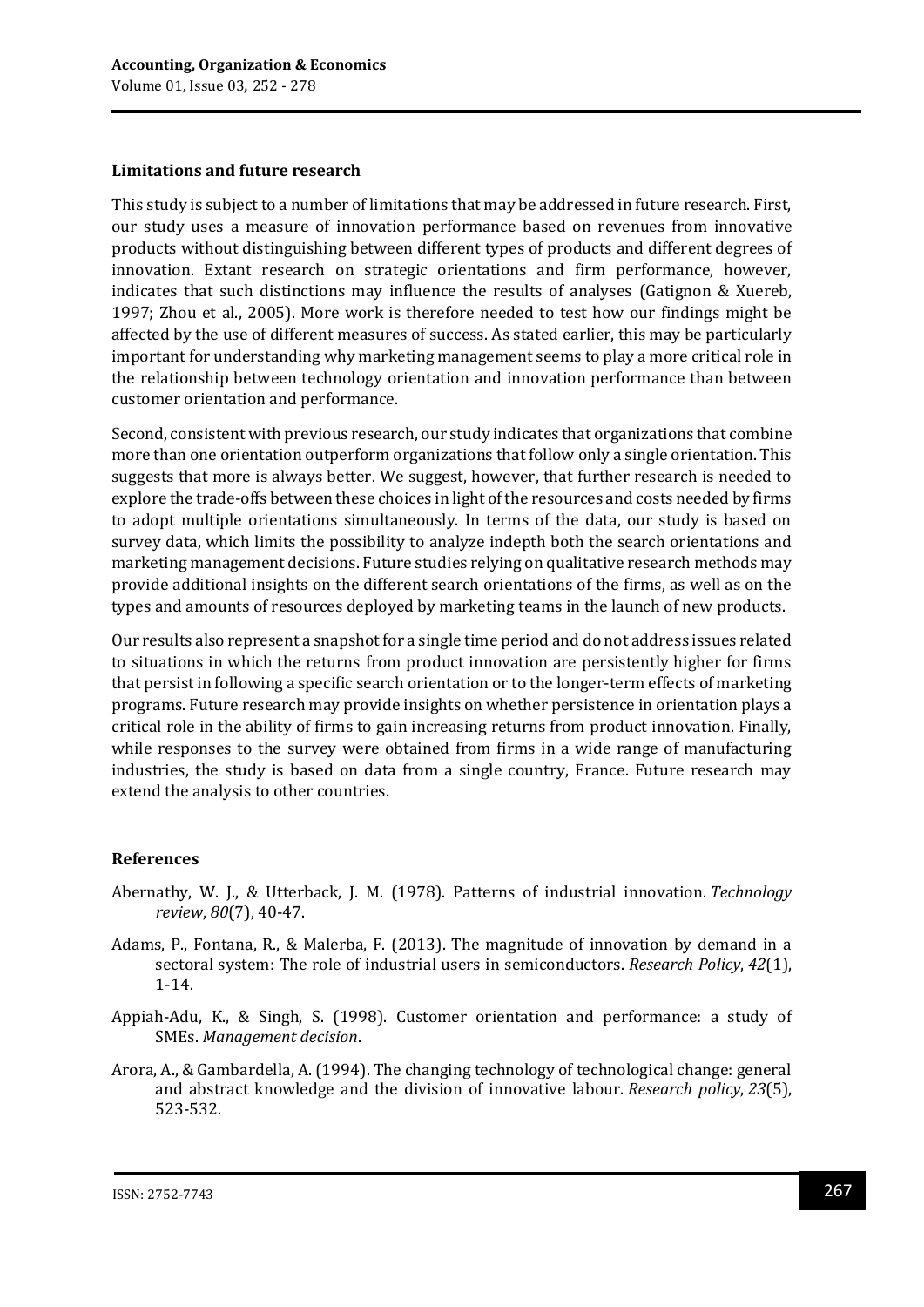- Atuahene-Gima, K. (1996). Market orientation and innovation. *Journal of business research*, *35*(2), 93-103.
- Atuahene-Gima, K., & Ko, A. (2001). An empirical investigation of the effect of market orientation and entrepreneurship orientation alignment on product innovation. *Organization science*, *12*(1), 54-74.
- Barney, J. (1991). Firm resources and sustained competitive advantage. *Journal of management*, *17*(1), 99-120.
- Barrales‐Molina, V., Martínez‐López, F. J., & Gázquez‐Abad, J. C. (2014). Dynamic marketing capabilities: Toward an integrative framework. *International Journal of Management Reviews*, *16*(4), 397-416.
- Belsley, D. A., Kuh, E., & Welsch, R. E. (1980). Regression Diagnostics New York: John Wiley & Sons.
- Berthon, P., Hulbert, J. M., & Pitt, L. F. (1999). To serve or create? Strategic orientations toward customers and innovation. *California management review*, *42*(1), 37-58.
- Bhuian, S. N., Menguc, B., & Bell, S. J. (2005). Just entrepreneurial enough: the moderating effect of entrepreneurship on the relationship between market orientation and performance. *Journal of business research*, *58*(1), 9-17.
- Bierly, P., & Chakrabarti, A. (1996). Generic knowledge strategies in the US pharmaceutical industry. *Strategic management journal*, *17*(S2), 123-135.
- Borden, N. H. (1964). The concept of the marketing mix. *Journal of advertising research*, *4*(2), 2-7.
- Cacciolatti, L., & Lee, S. H. (2016). Revisiting the relationship between marketing capabilities and firm performance: The moderating role of market orientation, marketing strategy and organisational power. *Journal of Business Research*, *69*(12), 5597-5610.
- Cacciolatti, L. A., & Fearne, A. (2013). Marketing intelligence in SMEs: implications for the industry and policy makers. *Marketing Intelligence & Planning*.
- Cameron, A. C., & Trivedi, P. K. (2010). *Microeconometrics using stata* (Vol. 2). College Station, TX: Stata press.
- Capasso, M., Treibich, T., & Verspagen, B. (2015). The medium-term effect of R&D on firm growth. *Small Business Economics*, *45*(1), 39-62.
- Cassiman, B., & Veugelers, R. (2006). In search of complementarity in innovation strategy: Internal R&D and external knowledge acquisition. *Management science*, *52*(1), 68-82.
- Chatterji, A. K., & Fabrizio, K. R. (2014). Using users: When does external knowledge enhance corporate product innovation?. *Strategic Management Journal*, *35*(10), 1427-1445.
- Chesbrough, H. W. (2003). *Open innovation: The new imperative for creating and profiting from technology*. Harvard Business Press.
- Christensen, C. M., & Bower, J. L. (1996). Customer power, strategic investment, and the failure of leading firms. *Strategic management journal*, *17*(3), 197-218.
- Cohen, W. M., & Levinthal, D. A. (1990). Absorptive capacity: A new perspective on learning and innovation. *Administrative science quarterly*, 128-152.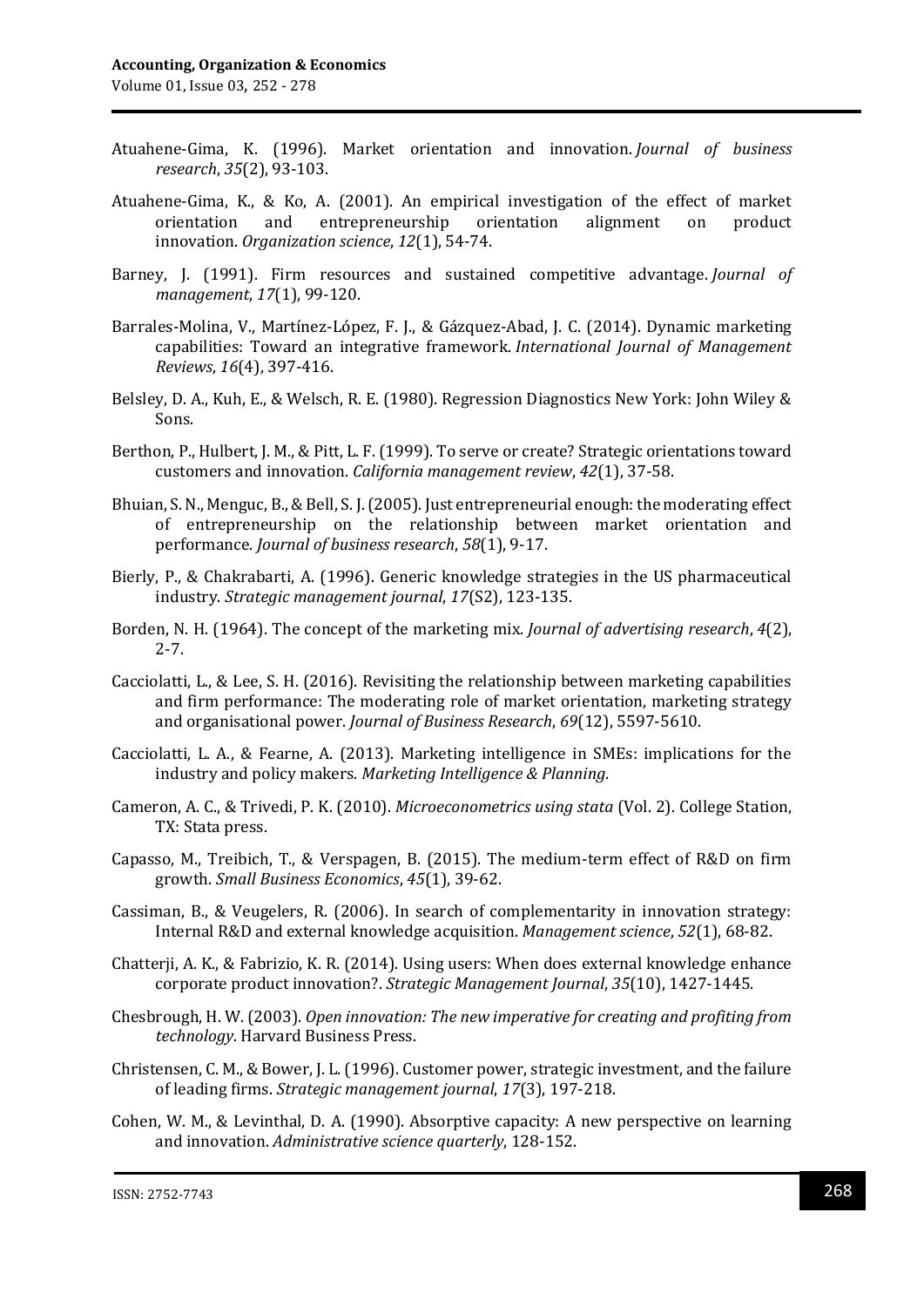- Cohen, W. M., & Malerba, F. (2001). Is the tendency to variation a chief cause of progress?. *Industrial and Corporate Change*, *10*(3), 587-608.
- Cooper, R. G. (1984). New product strategies: what distinguishes the top performers?. *Journal of Product Innovation Management*, *1*(3), 151-164.
- Covin, J. G., & Slevin, D. P. (1989). Strategic management of small firms in hostile and benign environments. *Strategic management journal*, *10*(1), 75-87.
- Cragg, J. G. (1971). Some statistical models for limited dependent variables with application to the demand for durable goods. *Econometrica: Journal of the Econometric Society*, 829- 844.
- Danneels, E. (2007). The process of technological competence leveraging. *Strategic management journal*, *28*(5), 511-533.
- Davcik, N. S., & Sharma, P. (2016). Marketing resources, performance, and competitive advantage: A review and future research directions. *Journal of Business Research*, *69*(12), 5547-5552.
- Day, G. S. (1994). The capabilities of market-driven organizations. *Journal of marketing*, *58*(4), 37-52.
- de Leeuw, T., Lokshin, B., & Duysters, G. (2014). Returns to alliance portfolio diversity: The relative effects of partner diversity on firm's innovative performance and productivity. *Journal of Business Research*, *67*(9), 1839-1849.
- Deeds, D. L., & Hill, C. W. (1996). Strategic alliances and the rate of new product development: An empirical study of entrepreneurial biotechnology firms. *Journal of business venturing*, *11*(1), 41-55.
- Deshpandé, R., Farley, J. U., & Webster Jr, F. E. (1993). Corporate culture, customer orientation, and innovativeness in Japanese firms: a quadrad analysis. *Journal of marketing*, *57*(1), 23-37.
- Deutscher, F., Zapkau, F. B., Schwens, C., Baum, M., & Kabst, R. (2016). Strategic orientations and performance: A configurational perspective. *Journal of Business Research*, *69*(2), 849-861.
- Di Stefano, G., Gambardella, A., & Verona, G. (2012). Technology push and demand pull perspectives in innovation studies: Current findings and future research directions. *Research policy*, *41*(8), 1283-1295.
- Dosi, G. (1982). Technological paradigms and technological trajectories: a suggested interpretation of the determinants and directions of technical change. *Research policy*, *11*(3), 147-162.
- Du, J., Leten, B., & Vanhaverbeke, W. (2014). Managing open innovation projects with sciencebased and market-based partners. *Research Policy*, *43*(5), 828-840.
- Escribá-Esteve, A., Sánchez-Peinado, L., & Sánchez-Peinado, E. (2008). Moderating influences on the firm's strategic orientation-performance relationship. *International Small Business Journal*, *26*(4), 463-489.
- Farrell, M. A. (2000). Developing a market‐oriented learning organisation. *Australian journal of management*, *25*(2), 201-222.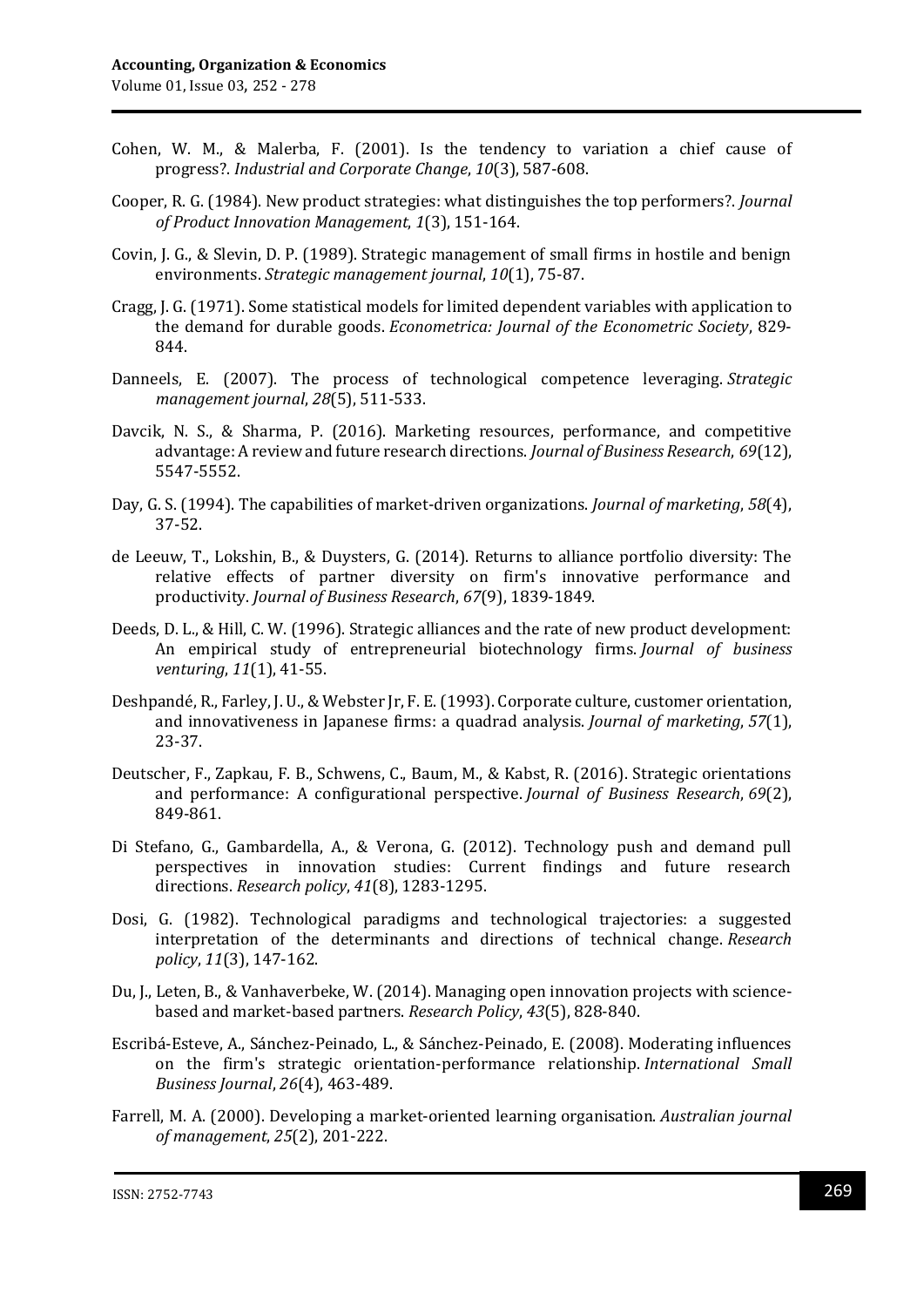- Gans, J. S., & Stern, S. (2003). The product market and the market for "ideas": commercialization strategies for technology entrepreneurs. *Research policy*, *32*(2), 333- 350.
- Gao, G. Y., Zhou, K. Z., & Yim, C. K. B. (2007). On what should firms focus in transitional economies? A study of the contingent value of strategic orientations in China. *International journal of research in marketing*, *24*(1), 3-15.
- Garriga, H., Von Krogh, G., & Spaeth, S. (2013). How constraints and knowledge impact open innovation. *Strategic Management Journal*, *34*(9), 1134-1144.
- Gatignon, H., & Xuereb, J. M. (1997). Strategic orientation of the firm and new product performance. *Journal of marketing research*, *34*(1), 77-90.
- Granstrand, O., Patel, P., & Pavitt, K. (1997). Multi-technology corporations: why they have "distributed" rather than "distinctive core" competencies. *California management review*, *39*(4), 8-25.
- Grant, R. M. (1996). Toward a knowledge‐based theory of the firm. *Strategic management journal*, *17*(S2), 109-122.
- Grinstein, A. (2008). The effect of market orientation and its components on innovation consequences: a meta-analysis. *Journal of the academy of Marketing science*, *36*(2), 166- 173.
- Hagedoorn, J., & Duysters, G. (2002). Learning in dynamic inter-firm networks: The efficacy of multiple contacts. *Organization studies*, *23*(4), 525-548.
- Hakala, H. (2011). Strategic orientations in management literature: Three approaches to understanding the interaction between market, technology, entrepreneurial and learning orientations. *International Journal of Management Reviews*, *13*(2), 199-217.
- Hakala, H., & Kohtamäki, M. (2011). Configurations of entrepreneurial-customer-and technology orientation: differences in learning and performance of software companies. *International Journal of Entrepreneurial Behavior & Research*.
- Hamel, G., & Prahalad, C. K. (1996). *Competing for the Future*. Harvard Business Press.
- Han, J. K., Kim, N., & Srivastava, R. K. (1998). Market orientation and organizational performance: is innovation a missing link?. *Journal of marketing*, *62*(4), 30-45.
- Hardin, J. W., Hardin, J. W., Hilbe, J. M., & Hilbe, J. (2007). *Generalized linear models and extensions*. Stata press.
- Harvey, A. C. (1976). Estimating regression models with multiplicative heteroscedasticity. *Econometrica: Journal of the Econometric Society*, 461-465.
- Helfat, C. E. (1997). Know‐how and asset complementarity and dynamic capability accumulation: the case of R&D. *Strategic management journal*, *18*(5), 339-360.
- Hippel, E. V. (2007). The sources of innovation. In *Das Summa Summarum des Management* (pp. 111-120). Gabler.
- Hortinha, P., Lages, C., & Lages, L. F. (2011). The trade-off between customer and technology orientations: impact on innovation capabilities and export performance. *Journal of International Marketing*, *19*(3), 36-58.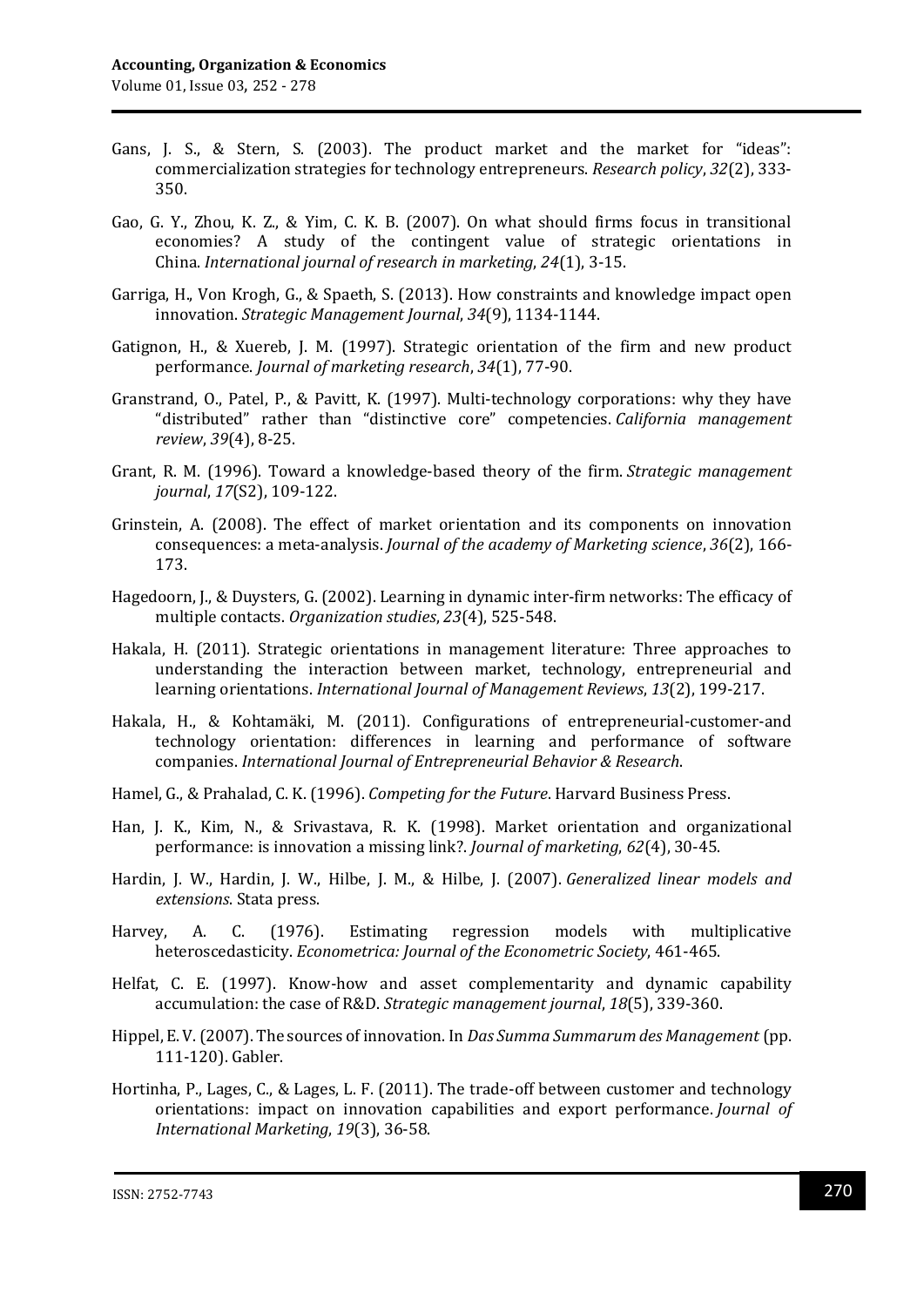- Hult, G. T. M., Hurley, R. F., & Knight, G. A. (2004). Innovativeness: Its antecedents and impact on business performance. *Industrial marketing management*, *33*(5), 429-438.
- Hult, G. T. M., & Ketchen Jr, D. J. (2001). Does market orientation matter?: A test of the relationship between positional advantage and performance. *Strategic management journal*, *22*(9), 899-906.
- Im, S., & Workman Jr, J. P. (2004). Market orientation, creativity, and new product performance in high-technology firms. *Journal of marketing*, *68*(2), 114-132.
- Jaworski, B. J., & Kohli, A. K. (1993). Market orientation: antecedents and consequences. *Journal of marketing*, *57*(3), 53-70.
- Katila, R. (2000). Using patent data to measure innovation performance. *International Journal of Business Performance Management*, *2*(1-3), 180-193.
- Katila, R., & Ahuja, G. (2002). Something old, something new: A longitudinal study of search behavior and new product introduction. *Academy of management journal*, *45*(6), 1183- 1194.
- Kirca, A. H., Jayachandran, S., & Bearden, W. O. (2005). Market orientation: A meta-analytic review and assessment of its antecedents and impact on performance. *Journal of marketing*, *69*(2), 24-41.
- Klevorick, A. K., Levin, R. C., Nelson, R. R., & Winter, S. G. (1995). On the sources and significance of interindustry differences in technological opportunities. *Research policy*, *24*(2), 185- 205.
- Knotts, T. L., Jones, S. C., & Brown, K. L. (2008). The effect of strategic orientation and gender on survival: A study of potential mass merchandising suppliers. *Journal of developmental entrepreneurship*, *13*(01), 99-113.
- Kogut, B., & Zander, U. (1992). Knowledge of the firm, combinative capabilities, and the replication of technology. *Organization science*, *3*(3), 383-397.
- Kohli, A. K., & Jaworski, B. J. (1990). Market orientation: the construct, research propositions, and managerial implications. *Journal of marketing*, *54*(2), 1-18.
- Kotler, P. (1991). *Marketing management 7/E*. Prentice-Hall, Incorporated.
- Langerak, F., Hultink, E. J., & Robben, H. S. (2004). The impact of market orientation, product advantage, and launch proficiency on new product performance and organizational performance. *Journal of product innovation management*, *21*(2), 79-94.
- Laursen, K., & Salter, A. (2006). Open for innovation: the role of openness in explaining innovation performance among UK manufacturing firms. *Strategic management journal*, *27*(2), 131-150.
- Leiponen, A. (2005). Skills and innovation. *International Journal of Industrial Organization*, *23*(5-6), 303-323.
- Leiponen, A., & Helfat, C. E. (2010). Innovation objectives, knowledge sources, and the benefits of breadth. *Strategic management journal*, *31*(2), 224-236.
- Levitt, T. (1960). Marketing myopia. *Harvard business review*, *38*(4), 24-47.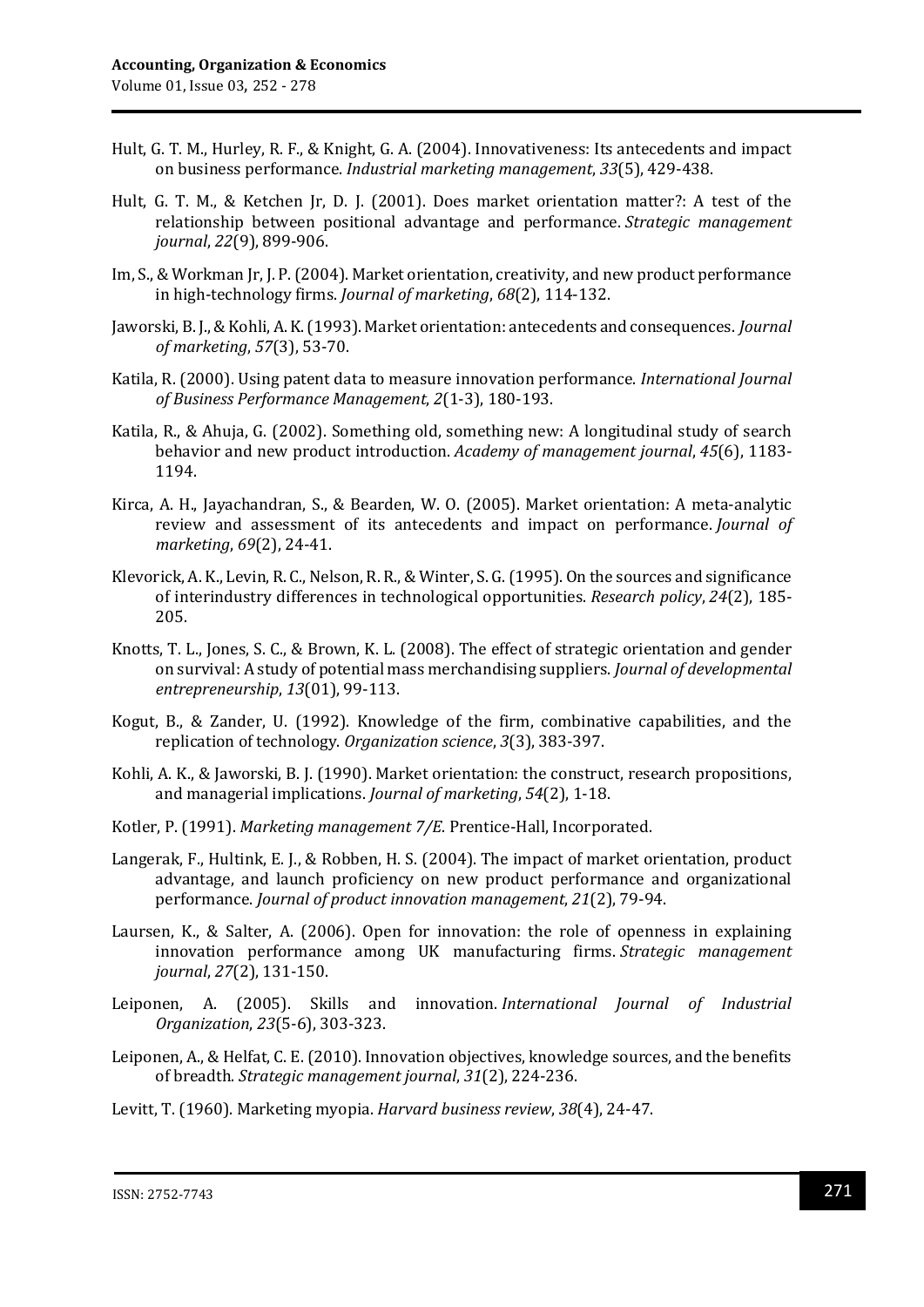- Liu, S. S., Luo, X., & Shi, Y. Z. (2002). Integrating customer orientation, corporate entrepreneurship, and learning orientation in organizations-in-transition: an empirical study. *International journal of research in marketing*, *19*(4), 367-382.
- Liu, S. S., Luo, X., & Shi, Y. Z. (2003). Market-oriented organizations in an emerging economy: A study of missing links. *Journal of Business Research*, *56*(6), 481-491.
- Love, J. H., Roper, S., & Vahter, P. (2014). Learning from openness: The dynamics of breadth in external innovation linkages. *Strategic management journal*, *35*(11), 1703-1716.
- Lumpkin, G. T., & Dess, G. G. (1996). Clarifying the entrepreneurial orientation construct and linking it to performance. *Academy of management Review*, *21*(1), 135-172.
- Madhavan, R., & Grover, R. (1998). From embedded knowledge to embodied knowledge: New product development as knowledge management. *Journal of marketing*, *62*(4), 1-12.
- Maidique, M. A., & Zirger, B. J. (1984). A study of success and failure in product innovation: the case of the US electronics industry. *IEEE Transactions on engineering management*, (4), 192-203.
- Mavondo, F. T., Chimhanzi, J., & Stewart, J. (2005). Learning orientation and market orientation: Relationship with innovation, human resource practices and performance. *European journal of marketing*.
- McGahan, A. M., & Silverman, B. S. (2001). How does innovative activity change as industries mature?. *International Journal of Industrial Organization*, *19*(7), 1141-1160.
- Meyer, J., & Subramaniam, M. (2014). Appropriating innovation's technical value: Examining the influence of exploration. *Journal of Business Research*, *67*(1), 2860-2866.
- Morgan, N. A. (2012). Marketing and business performance. *Journal of the academy of marketing science*, *40*(1), 102-119.
- Morgan, N. A., Vorhies, D. W., & Mason, C. H. (2009). Market orientation, marketing capabilities, and firm performance. *Strategic management journal*, *30*(8), 909-920.
- Morgan, N. A., Zou, S., Vorhies, D. W., & Katsikeas, C. S. (2003). Experiential and informational knowledge, architectural marketing capabilities, and the adaptive performance of export ventures: A cross‐national study. *Decision Sciences*, *34*(2), 287-321.
- Morgan, R. E., & Strong, C. A. (2003). Business performance and dimensions of strategic orientation. *Journal of Business research*, *56*(3), 163-176.
- Mowery, D. C., & Rosenberg, N. (1991). *Technology and the pursuit of economic growth*. Cambridge University Press.
- Narver, J. C., & Slater, S. F. (1990). The effect of a market orientation on business profitability. *Journal of marketing*, *54*(4), 20-35.
- Narver, J. C., Slater, S. F., & MacLachlan, D. L. (2004). Responsive and proactive market orientation and new‐product success. *Journal of product innovation management*, *21*(5), 334-347.
- Nelson, R. R. (1985). *An evolutionary theory of economic change*. harvard university press.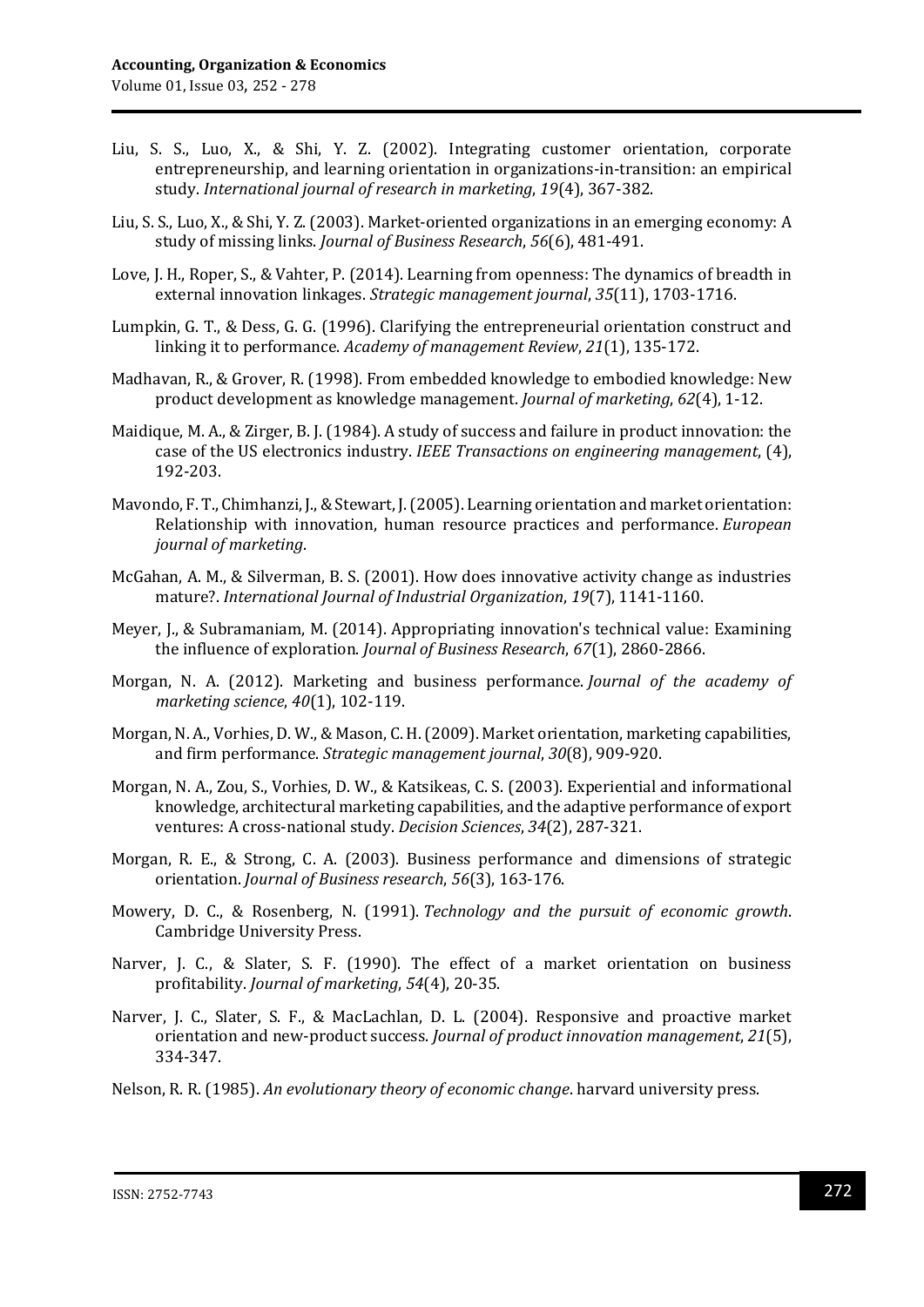- Papke, L. E., & Wooldridge, J. M. (1996). Econometric methods for fractional response variables with an application to 401 (k) plan participation rates. *Journal of applied econometrics*, *11*(6), 619-632.
- Patel, P., & Pavitt, K. (1997). The technological competencies of the world's largest firms: complex and path-dependent, but not much variety. *Research policy*, *26*(2), 141-156.
- Peneder, M. (2003). Industrial structure and aggregate growth. *Structural change and economic dynamics*, *14*(4), 427-448.
- Peneder, M. (2010). Technological regimes and the variety of innovation behaviour: Creating integrated taxonomies of firms and sectors. *Research Policy*, *39*(3), 323-334.
- Rauch, A., Wiklund, J., Lumpkin, G. T., & Frese, M. (2009). Entrepreneurial orientation and business performance: An assessment of past research and suggestions for the future. *Entrepreneurship theory and practice*, *33*(3), 761-787.
- Rothaermel, F. T., & Alexandre, M. T. (2009). Ambidexterity in technology sourcing: The moderating role of absorptive capacity. *Organization science*, *20*(4), 759-780.
- Roy, R., & Sarkar, M. B. (2016). Knowledge, firm boundaries, and innovation: Mitigating the incumbent's curse during radical technological change. *Strategic Management Journal*, *37*(5), 835-854.
- Sinkula, J. M., Baker, W. E., & Noordewier, T. (1997). A framework for market-based organizational learning: Linking values, knowledge, and behavior. *Journal of the academy of Marketing Science*, *25*(4), 305-318.
- Slater, S. F., & Narver, J. C. (1994). Market orientation, customer value, and superior performance. *Business horizons*, *37*(2), 22-28.
- Stewart, J. (2013). Tobit or not Tobit?. *Journal of economic and social measurement*, *38*(3), 263- 290.
- Stuart, T. E. (2000). Interorganizational alliances and the performance of firms: a study of growth and innovation rates in a high‐technology industry. *Strategic management journal*, *21*(8), 791-811.
- Teece, D. J., Pisano, G., & Shuen, A. (1997). Dynamic capabilities and strategic management. *Strategic management journal*, *18*(7), 509-533.
- Un, C. A., Cuervo‐Cazurra, A., & Asakawa, K. (2010). R&D collaborations and product innovation. *Journal of Product Innovation Management*, *27*(5), 673-689.
- Vorhies, D. W., & Morgan, N. A. (2005). Benchmarking marketing capabilities for sustainable competitive advantage. *Journal of marketing*, *69*(1), 80-94.
- Wadhwa, A., Bodas Freitas, I. M., & Sarkar, M. B. (2017). The paradox of openness and value protection strategies: Effect of extramural R&D on innovative performance. *Organization Science*, *28*(5), 873-893.
- Wang, C. L. (2008). Entrepreneurial orientation, learning orientation, and firm performance. *Entrepreneurship theory and practice*, *32*(4), 635-657.
- Winter, S. G. (2005). Patents and welfare in an evolutionary model. *Understanding industrial and corporate change*, 361-383.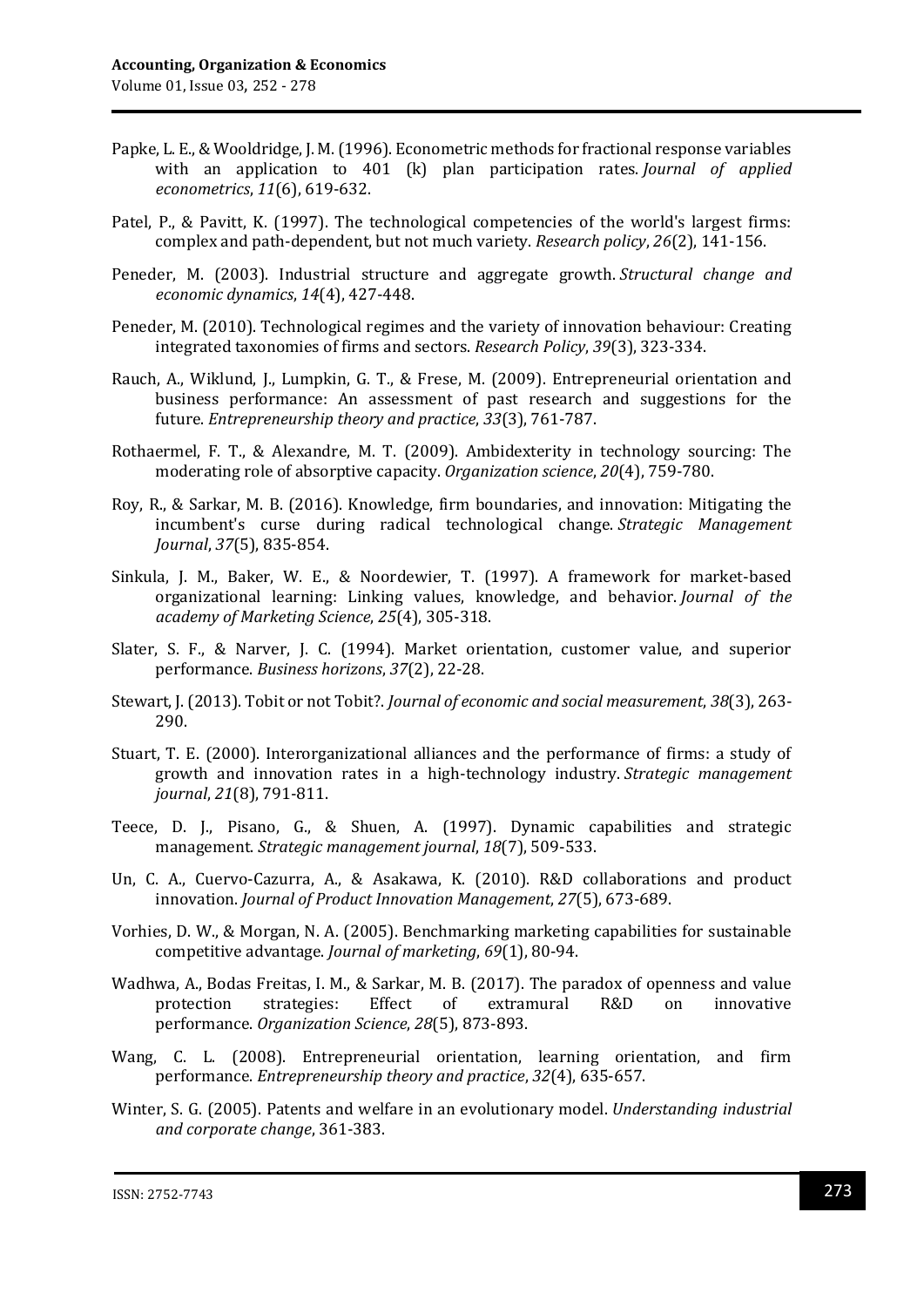- Wu, F. (2012). The Great Urban Transformation: Politics of Land and Property in China. By You-tien Hsing. Oxford: Oxford University Press, 2010. xiv, 258 pp. 40.00. *The Journal of Asian Studies*, *71*(2), 526-527.
- Zaharieva, E., Gorton, M., & Lingard, J. (2004). An evaluation of marketing practices and market orientation in the Bulgarian wine industry. *Post-Communist Economies*, *16*(2), 229-243.
- Zahra, S. A., & Nielsen, A. P. (2002). Sources of capabilities, integration and technology commercialization. *Strategic management journal*, *23*(5), 377-398.
- Zhou, K. Z., Yim, C. K., & Tse, D. K. (2005). The effects of strategic orientations on technologyand market-based breakthrough innovations. *Journal of marketing*, *69*(2), 42-60.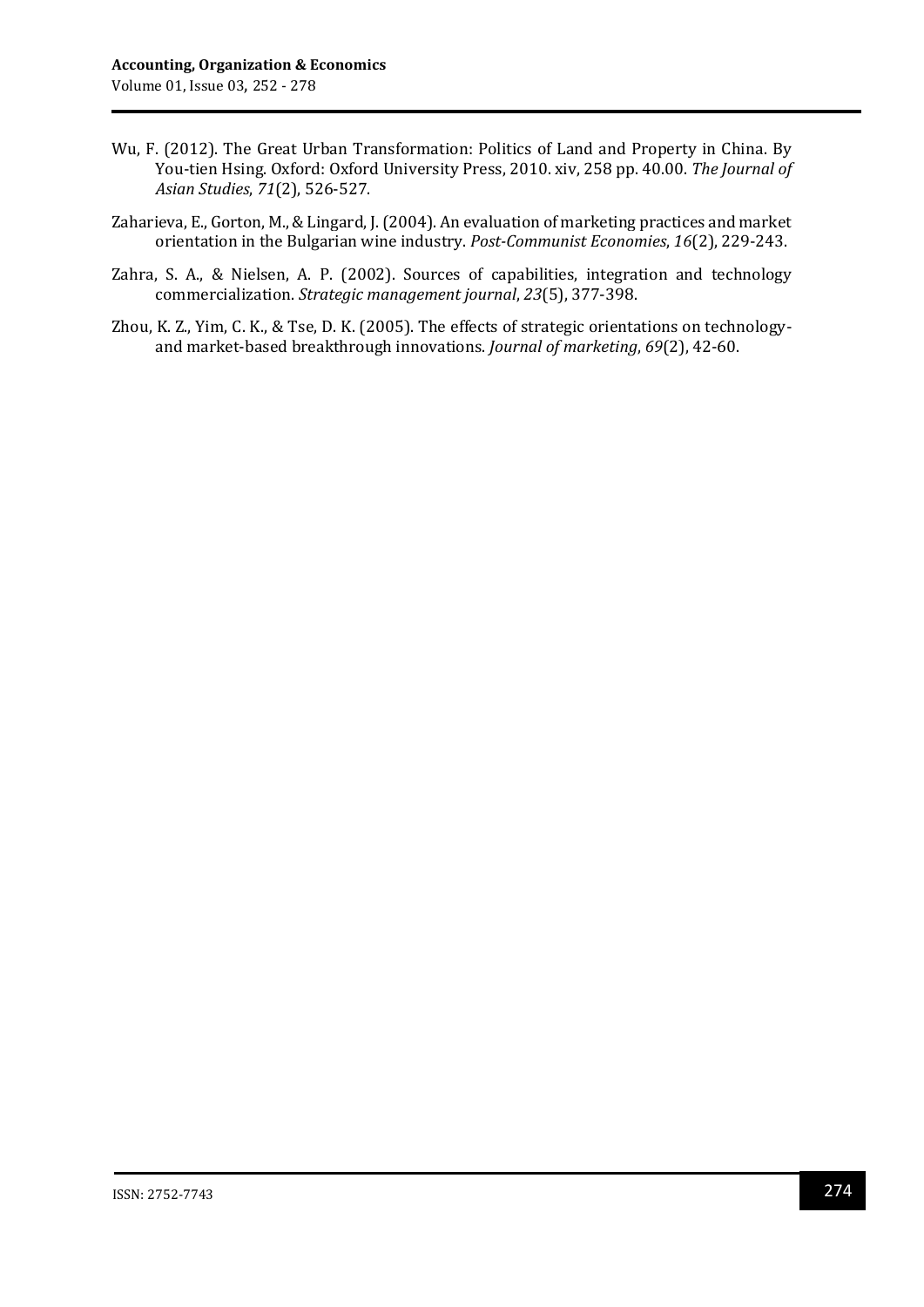| Table1: Innovation performance and marketing management related to marketing mix activities by firm orientation. |                                  |                                    |                         |                                |               |  |  |  |  |
|------------------------------------------------------------------------------------------------------------------|----------------------------------|------------------------------------|-------------------------|--------------------------------|---------------|--|--|--|--|
|                                                                                                                  | Customer orientation alone (COA) | Technology orientation alone (TOA) | Combined<br>orientation | No identifiable<br>orientation | All<br>sample |  |  |  |  |
| Total number of firms                                                                                            | 359                              | 192                                | 505                     | 547                            | 1603<br>667   |  |  |  |  |
| No. innovators $(\%)$<br>Innovation<br>performance                                                               | 138 (39%)                        | 102 (53%)                          | 293 (58%)               | 395 (24)%                      | (42%)         |  |  |  |  |
| Mean                                                                                                             | 0.06                             | 0.07                               | 0.11                    | 0.04                           | 0.07          |  |  |  |  |
| Std. Dev.<br>Marketing management                                                                                | 0.15                             | 0.14                               | 0.20                    | 0.13                           | 0.16          |  |  |  |  |
| Mean                                                                                                             | 0.88                             | 0.68                               | 0.98                    | 0.51                           | 0.76          |  |  |  |  |
| Std. Dev.                                                                                                        | 1.16                             | 1.05                               | 1.15                    | 0.92                           | 1.08          |  |  |  |  |

#### **Table 2: Summary statistics and correlation table.**

|    |                                     | Min  | Max    | Mean   | S. Dev. |           |            |            | 4        |           | ь          |           |
|----|-------------------------------------|------|--------|--------|---------|-----------|------------|------------|----------|-----------|------------|-----------|
| 1) | Innovation performance              | 0.00 | 1.00   | 0.069  | 0.162   |           |            |            |          |           |            |           |
|    | 2) Customer orientation alone (COA) | 0.00 | 1.00   | 0.223  | 0.416   | $-0.036$  |            |            |          |           |            |           |
|    | 3) Combined orientation (combined)  | 0.00 | 1.00   | 0.316  | 0.465   | $0.152**$ | $-0.364**$ |            |          |           |            |           |
| 4) | Technology orientation alone (TOA)  | 0.00 | 1.00   | 0.120  | 0.325   | 0.011     | $-0.198**$ | $-0.251**$ |          |           |            |           |
| 5) | Marketing management                | 0.00 | 4.00   | 0.760  | 1,083   | $0.153**$ | 0.059      | $0.138**$  | $-0.029$ |           |            |           |
| 6) | Size                                | 1.79 | 11.48  | 5,712  | 1,241   | $0.153**$ | $-0.018$   | $0.318**$  | 0.040    | $0.198**$ |            |           |
| 7) | Size squared                        | 3.21 | 131.81 | 34,164 | 14,319  | $0.159**$ | $-0.031$   | $0.319**$  | 0.038    | $0.197**$ | $0.988**$  |           |
| 8) | R&D intensity                       | 0.00 | 0.08   | 0.003  | 0.007   | $0.112**$ | $-0.043$   | $-0.033$   | 0.045    | 0.035     | $-0.327**$ | $-0.30**$ |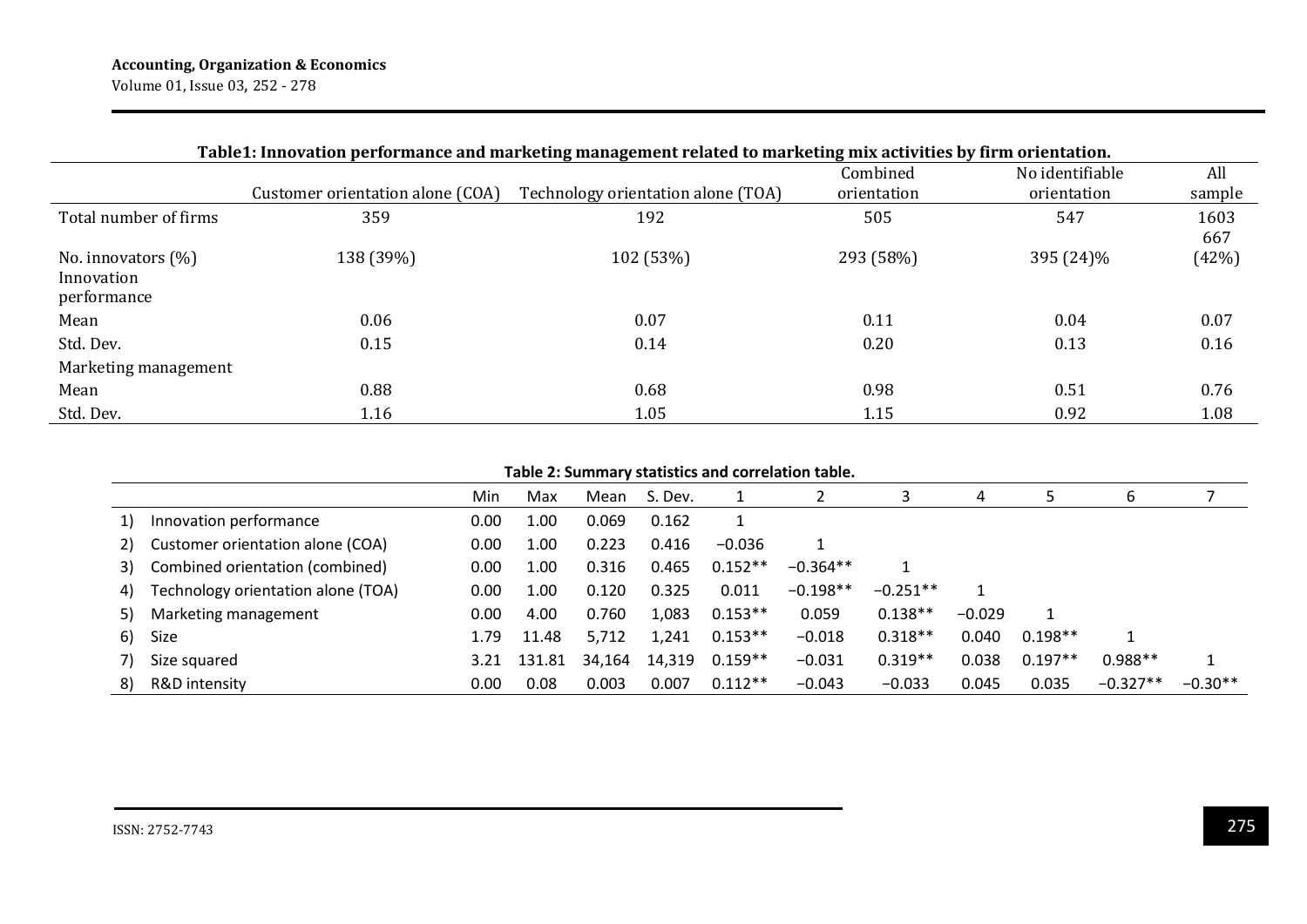# **Accounting, Organization & Economics**

Volume 01, Issue 03, 252 - 278

| rable 3: Estimation of the innovation performance. |             |             |             |  |  |  |  |
|----------------------------------------------------|-------------|-------------|-------------|--|--|--|--|
|                                                    | Model 1     | Model 2     | Model 3     |  |  |  |  |
| Customer orientation alone (COA)                   |             | $0.047 +$   | $0.104*$    |  |  |  |  |
|                                                    |             | [0.026]     | [0.034]     |  |  |  |  |
| Combined orientation (combined)                    |             | $0.117***$  | $0.185***$  |  |  |  |  |
|                                                    |             | [0.025]     | [0.032]     |  |  |  |  |
| Technology orientation alone (TOA)                 |             | $0.089***$  | $0.125***$  |  |  |  |  |
|                                                    |             | [0.028]     | [0.032]     |  |  |  |  |
| Marketing management                               |             | $0.054***$  | $0.110***$  |  |  |  |  |
|                                                    |             | [0.008]     | [0.016]     |  |  |  |  |
| COA × Marketing management                         |             |             | $-0.070***$ |  |  |  |  |
|                                                    |             |             | [0.021]     |  |  |  |  |
| Combined × Marketing management                    |             |             | $-0.081***$ |  |  |  |  |
|                                                    |             |             | [0.019]     |  |  |  |  |
| TOA × Marketing management                         |             |             | $-0.049+$   |  |  |  |  |
|                                                    |             |             | [0.027]     |  |  |  |  |
| Size                                               | $0.247***$  | $0.213***$  | $0.204***$  |  |  |  |  |
|                                                    | [0.049]     | [0.047]     | [0.047]     |  |  |  |  |
| Size squared                                       | $-0.012**$  | $-0.011**$  | $-0.010**$  |  |  |  |  |
|                                                    | [0.004]     | [0.004]     | [0.004]     |  |  |  |  |
| RD intensity                                       | 13.378***   | $11.850***$ | 11.793 ***  |  |  |  |  |
|                                                    | $[1.766]$   | [1.710]     | [1.719]     |  |  |  |  |
| Constant                                           | $-1.206***$ | $-1.147***$ | $-1.163***$ |  |  |  |  |
|                                                    | [0.165]     | [0.159]     | [0.160]     |  |  |  |  |
| Industry fixed effects                             | Yes         | Yes         | Yes         |  |  |  |  |
| Sigma                                              | $0.290***$  | $0.283***$  | $0.281***$  |  |  |  |  |
|                                                    | [0.018]     | [0.018]     | [0.018]     |  |  |  |  |
| Observations                                       | 1603        | 1603        | 1603        |  |  |  |  |
| Degrees of freedom                                 | 13          | 17          | 20          |  |  |  |  |
| F statistic                                        | 13.76       | 13.36       | 11.84       |  |  |  |  |
| log likelihood                                     | $-599.7$    | $-559.5$    | $-550.6$    |  |  |  |  |
| Pseudo R squared                                   | 0.185       | 0.239       | 0.252       |  |  |  |  |

# **Table 3: Estimation of the innovation performance.**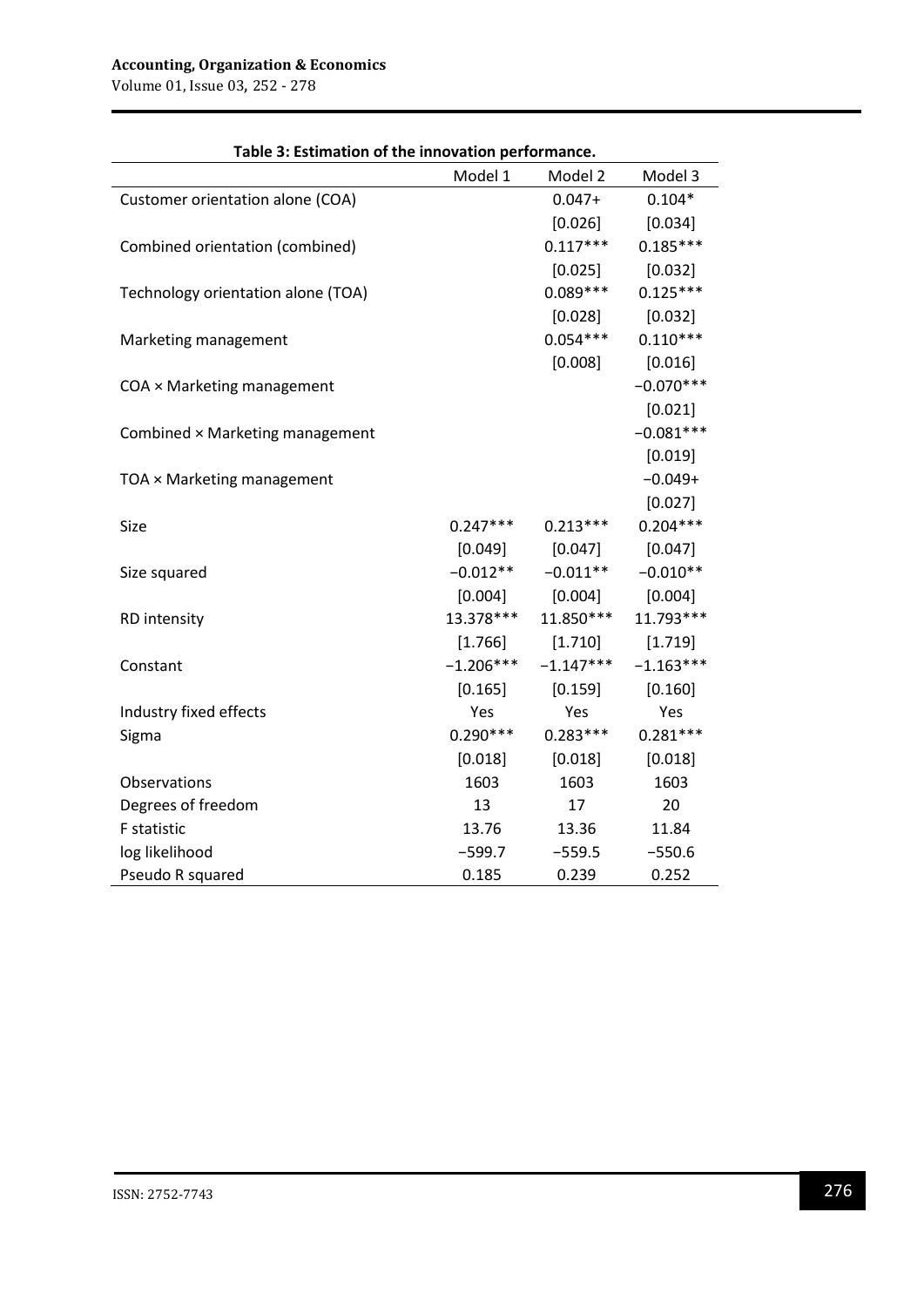Volume 01, Issue 03, 252 - 278

# **Table 4** Robustness check.

|                                    | Model 4     | Model 5                  | Model 6               | Model 7        | Model 8         |
|------------------------------------|-------------|--------------------------|-----------------------|----------------|-----------------|
|                                    | Fractional  | <b>Including Variety</b> | Share of turnover due | Low and medium | High and medium |
|                                    | Probit      | in                       | to                    | low            | high            |
|                                    |             | search                   | products new-to-firm  | industries     | industries      |
| Customer orientation alone (COA)   | 0.319       | 0.079                    | 0.049                 | 0.123          | $0.071+$        |
|                                    | [0.130]     | [0.034]                  | [0.032]               | [0.052]        | [0.036]         |
| Combined orientation (combined)    | $0.526***$  | $0.148***$               | $0.100**$             | $0.200***$     | $0.157***$      |
|                                    | [0.111]     | [0.031]                  | [0.032]               | [0.047]        | [0.041]         |
| Technology orientation alone (TOA) | $0.215+$    | $0.073*$                 | 0.055                 | $0.096+$       | $0.125**$       |
|                                    | [0.122]     | [0.033]                  | [0.034]               | [0.053]        | [0.038]         |
| Marketing management               | $0.282***$  | $0.081***$               | $0.063***$            | $0.123***$     | $0.100***$      |
|                                    | [0.050]     | [0.016]                  | [0.019]               | [0.021]        | [0.027]         |
| $COA \times$ Marketing management  | $-0.233***$ | $-0.058**$               | $-0.009$              | $-0.074*$      | $-0.069*$       |
|                                    | [0.070]     | [0.021]                  | [0.023]               | [0.029]        | [0.030]         |
| Combined × Marketing management    | $-0.239***$ | $-0.073***$              | $-0.033$              | $-0.073**$     | $-0.089**$      |
|                                    | [0.062]     | [0.019]                  | [0.023]               | [0.026]        | [0.030]         |
| TOA × Marketing management         | $-0.080$    | $-0.031$                 | $-0.031$              | $-0.017$       | $-0.094**$      |
|                                    | [0.081]     | [0.027]                  | [0.025]               | [0.037]        | [0.034]         |
| Size                               | $0.352*$    | $0.155**$                | $0.245***$            | $0.243**$      | $0.210***$      |
|                                    | [0.149]     | [0.048]                  | [0.053]               | [0.079]        | [0.063]         |
| Size squared                       | $-0.016$    | $-0.009*$                | $-0.015***$           | $-0.014*$      | $-0.010*$       |
|                                    | [0.011]     | [0.004]                  | [0.004]               | [0.006]        | [0.005]         |
| RD intensity                       | 25.008***   | 9.192***                 | 10.039***             | 12.488***      | 12.217***       |
|                                    | [4.266]     | [1.839]                  | [1.700]               | [2.179]        | [3.606]         |
| Variety in search                  |             | $0.371***$               |                       |                |                 |
|                                    |             | [0.038]                  |                       |                |                 |
| Constant                           | $-3.708***$ | $-1.022***$              | $-1.146***$           | $-1.309***$    | $-1.043***$     |